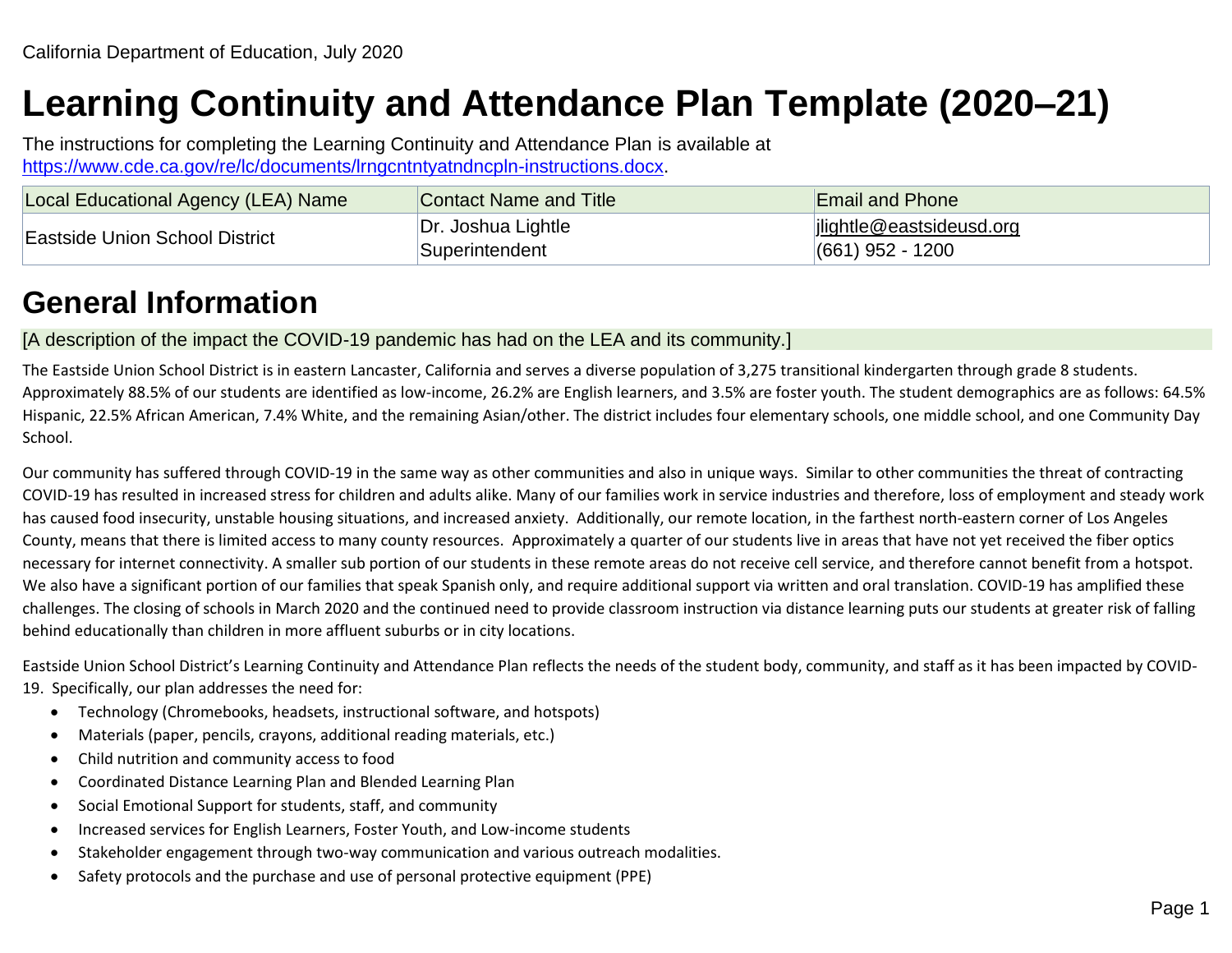# **Stakeholder Engagement**

# [A description of the efforts made to solicit stakeholder feedback.]

Eastside Union School District prides itself on our work over the last 3 years to improve community relationships and engage the community and schools in authentic twoway communication. To this end, stakeholder engagement has been an integrated component of our work through-out the COVID-19 crisis. Efforts to solicit stakeholder feedback were developed as a multi-pronged approach utilizing a distributed leadership model.

At the beginning of the crisis in March and April of 2020, teachers were tasked with making regular contact with all students and their parents or guardians at least weekly via phone calls. During these weekly conversations, the teachers conducted a survey of each family (*Virtual Learning Parent Survey*) and we received input from approximately 90% of all families. The survey provided us with information regarding:

- Best way to contact families (e.g. updated phone numbers, best time of day, call or text)
- Translation needs
- Technology needs (devices and connectivity)
- Childcare needs
- Other needs (food, shelter, mental health services)

Based on the information from this survey, schedules were developed to ensure families requiring oral translation were scheduled for calls that included either the district translator or a bilingual Parent Liaison. Families that could not be contacted via phone or internet, or that required other services were scheduled for home visits by a combination of principals, assistant principals, counselors, district social worker, and district and site parent liaisons. Individual plans for families with specific health, welfare, and educational needs were developed and implemented by this team.

In May 2020, in partnership with Panorama Education, we implemented a *Distance Learning Survey* of students, staff, and community.

Ninety-seven grade 3 – 8 students took the survey. We collected data on:

- Well-being: Positive Feelings
- Social Support
- Needs with Distance Learning
- Well-being: Negative Feelings
- Distance Learning Environment
- Daily Habits

Two-hundred eighty staff (classified and certificated) took the survey. We collected data on:

- Collaboration with Distance Learning
- Student Support
- Professional Needs with Distance Learning
- Family Communication
- Well-Being and SEL
- Student Engagement with Distance Learning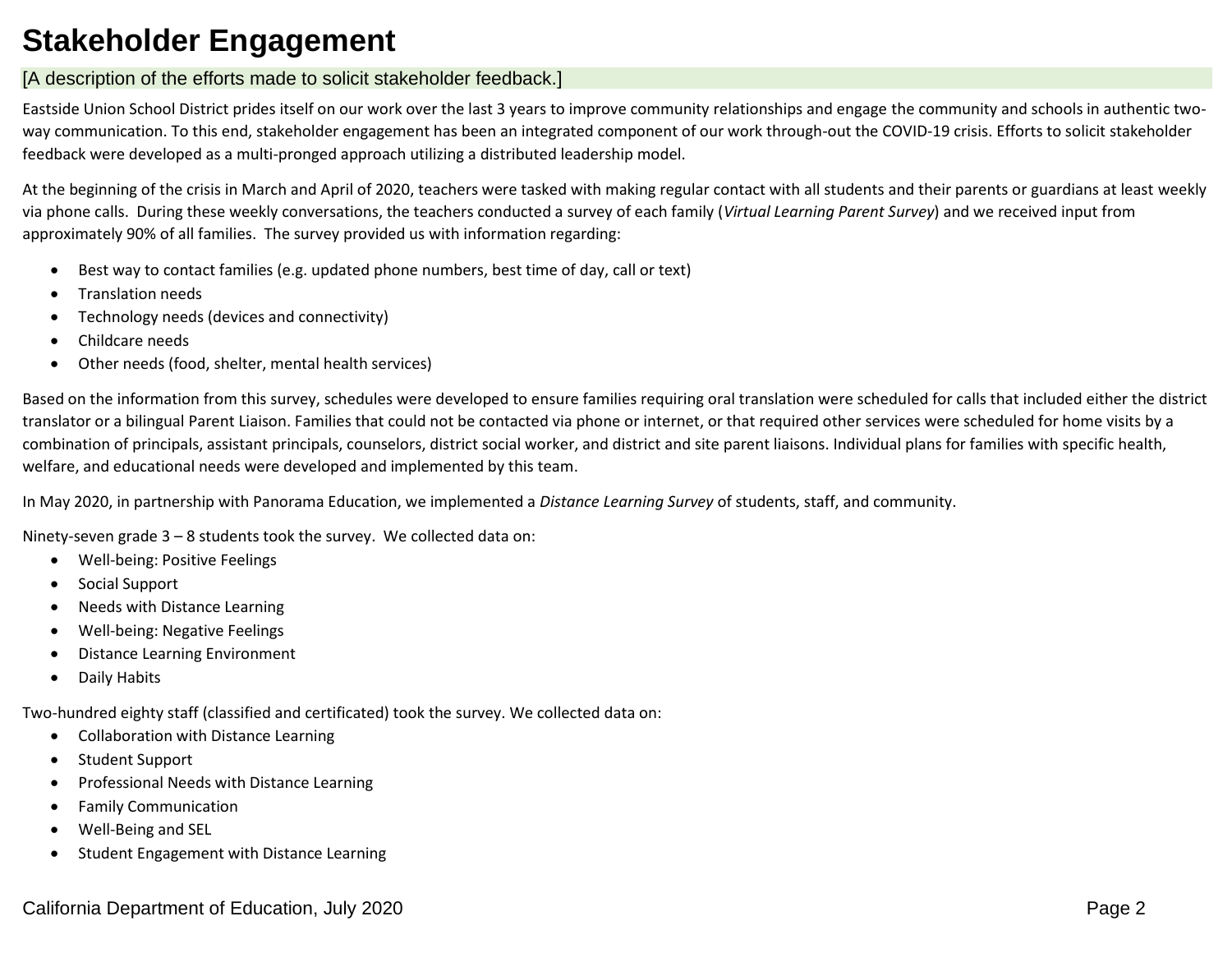We sent the survey out to the community via email, text, posting on social media outlets, and website and received 754 responses from community members. We collected data on community needs, specific to:

- Food
- Housing
- Children's social and emotional well-being
- Childcare
- Children's learning
- Technology needs
- Best ways to communicate

In June 2020, we asked teachers to conduct a survey (*Re-Opening Schools Survey*) via phone with all families. This survey collected data on:

- Student retention (who would be returning in 2020-2021)
- Potential TK or Kindergarten enrollment
- Preferred instructional model

Between May and July 2020, the superintendent led a Reopening Schools Task Force.

Task Force Objectives:

- Build the knowledge of task force members with regard to current Executive Orders, Department of Public Health guidelines, and local frameworks (e.g. LACOE materials).
- The task force will consider models of instructional programs and make programmatic recommendations to best meet the needs of EUSD.
- The task force will help determine needs for extended learning, after school care, and intervention programs to mitigate learning loss.

Meetings were held virtually from 12:00 p.m. - 3:00 p.m.

- May 27, 2020
- June 11, 2020
- June 25, 2020
- July 13, 2020

Task force members:

- Superintendent
- Assistant Superintendents (Human Resources, Educational Services)
- Chief Technology Officer
- Manager, Maintenance and Operations
- Manager, Support Services
- Elementary Principal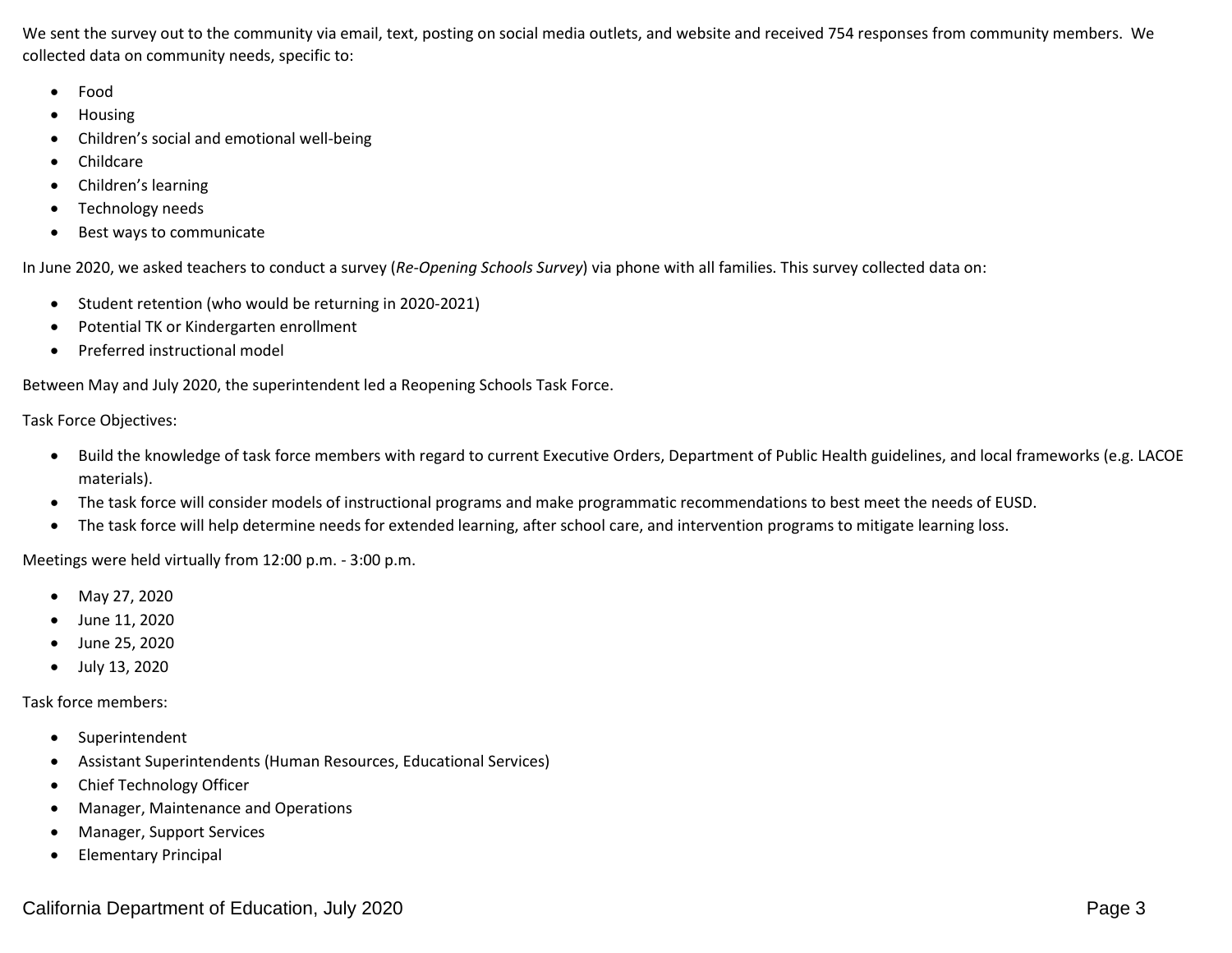- Middle School Principal
- Eastside Teachers Association President
- California School Employee Association President
- District Nurse
- Student Transportation of America representative
- ASES Partner RISE Education
- DELAC Parent
- LCAP Advisory Committee Parent

The Reopening Schools Task Force reviewed and analyzed the data from district surveys. Committee members participated through Microsoft TEAMs or could join telephonically. This information combined with guidance for CA Department of Education and the Los Angeles County Department of Public Health guided the development of the Reopening Schools 2020-2021 document. This document outlines the safety protocols and instructional program models (both in person and distance learning) in detail.

Much of the work of the Reopening Schools Task Force has guided the development of the Learning Continuity and Attendance Plan.

At the close of schools (March 2020) EUSD was well into the development of the 2020-2021 Local Control and Accountability Plans (LCAP). The LCAP Advisory Committee met on  $1/27/2020$ ,  $2/10/2020$ , and  $3/9/2020$  to conduct the annual update and provide guidance on goals for the new plan. Goals  $1-3$  were well under development. Guidance and recommendations from the LCAP Advisory Committee were included in the writing of this plan in order to continue to focus on the successful work underway in the district.

The superintendent and cabinet members meet weekly with both association's leadership to maintain ongoing dialogue and gather input for district planning.

Bi-monthly meetings are held with the district management team (certificated and classified) to maintain ongoing dialogue and gather input for district planning. Principals and classified managers share information with staff and relay important input back to the superintendent to ensure all voices are included in the development of district plans.

All public communication is provided in both English and Spanish, and public meetings always include Spanish oral translation. Other translation services (languages other than Spanish, sign language, etc.) are provided as needed.

The superintendent presented the draft Learning Continuity and Attendance Plan to the District Advisory Committee (DAC) and the District English Learner Advisory Committee (DELAC) and solicited input on program and expenditures.

- DAC: August 25, 2020 9:00 a.m. and 4:00 p.m.
- DELAC: August 27, 2020 9:00 a.m.

A written response to all questions from DAC and DELAC was provided on September 2, 2020. It was sent to all parent via Aeries Communication and posted on the district website and social media outlets.

Members of the public were provided the phone number and email address for the Assistant Superintendent of Educational Services to submit further input or comments regarding the district plan.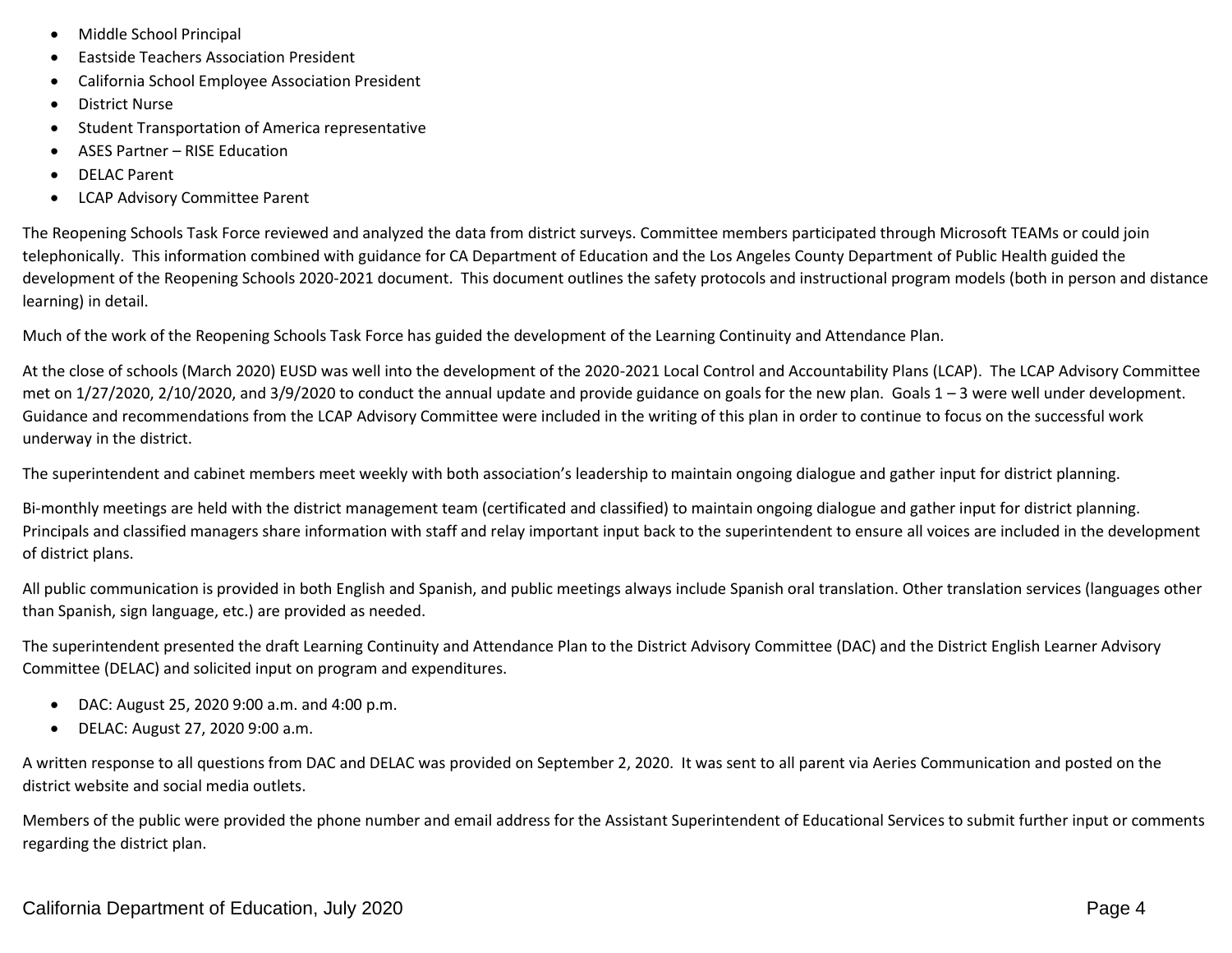# [A description of the options provided for remote participation in public meetings and public hearings.]

Governor Newsom issued Executive Order N-25-20 on March 12, 2020, and Executive Order N-29-20 on March 17, 2020. Portions of these orders relax parts of the Brown Act. In part, the orders allow elected officials to "attend" a meeting via teleconference WITHOUT having to admit members of the public into the location from which they are participating (N-25-20) and orders that "such a body need not make available any physical location from which members of the public may observe the meeting and offer public comment" (N-29-20).

Anyone wishing to attend a public Board of Trustees' meeting, may do so via the following link: [https://rebrand.ly/EUSD\\_Board.](https://rebrand.ly/EUSD_Board)

If community members wish to participate in the Public Comments, they submit comments electronically by clicking on the following link: [https://forms.gle/w3G9N7sNHzRSKNb67.](https://forms.gle/w3G9N7sNHzRSKNb67) All comments must be received no later than 30 minutes prior to the posted start time of the meeting (usually, by 4:30 p.m. PDT). Submissions will be read aloud at the meeting and must comply with the three-minute time limit, per Board Bylaw 9323.

Board meeting agendas and supplementary materials are available for review on the district's public website at the following link: [www.eastsideusd.org](http://www.eastsideusd.org/) (from the EUSD's home page, select the "BoardDocs," tab at the bottom of the page). You may also click on the following link to go directly to BoardDocs: <https://go.boarddocs.com/ca/eastside/Board.nsf/Public>

For questions regarding the meetings or the Board of Trustees, please contact the Superintendent's Office at (661) 952-1200 ext. 8213.

# [A summary of the feedback provided by specific stakeholder groups.]

We collected robust data in order to make informed decisions to meet the needs of our students, community, and staff.

Data from our collective surveys: *Virtual Learning Survey* (March / April 2020); *Distance Learning Survey* (May 2020); *Re-opening Schools Survey* (June 2020) and our meetings with our association's leaders and district management allowed key trends to emerge:

- Students, community members, and staff experienced stress and anxiety related to COVID-19 at about 30% across all groups, with teachers and staff indicating the highest level of needs.
- Student needs for technology (specifically devices and internet) is at about 40%
- Most families requested the use of a district device for student learning (70%)
- There is a need for increased online software to implement a well-rounded instructional program via distance learning
- All stakeholders want to continue the implementation of programs that are working well to improve student achievement (Instructional leadership teams, Culture and Climate leadership teams, professional learning for all staff, benchmark assessments, instructional design, interventions)
- There is a need for childcare during the COVID-19 crisis
- Most families (approximately 75%) would like to have their children on campus for instruction (either daily or in a blended learning model)
- There is a need for targeted professional learning and support for all staff regarding the implementation of distance learning.

# [A description of the aspects of the Learning Continuity and Attendance Plan that were influenced by specific stakeholder input.]

The Learning Continuity and Attendance Plan was influenced by stakeholder input to ensure the needs of the students, community, teachers, and staff were included in our final plan.

While there was great overlap between the many groups that provided input into the plan, the following outlines how specific groups influenced the plan.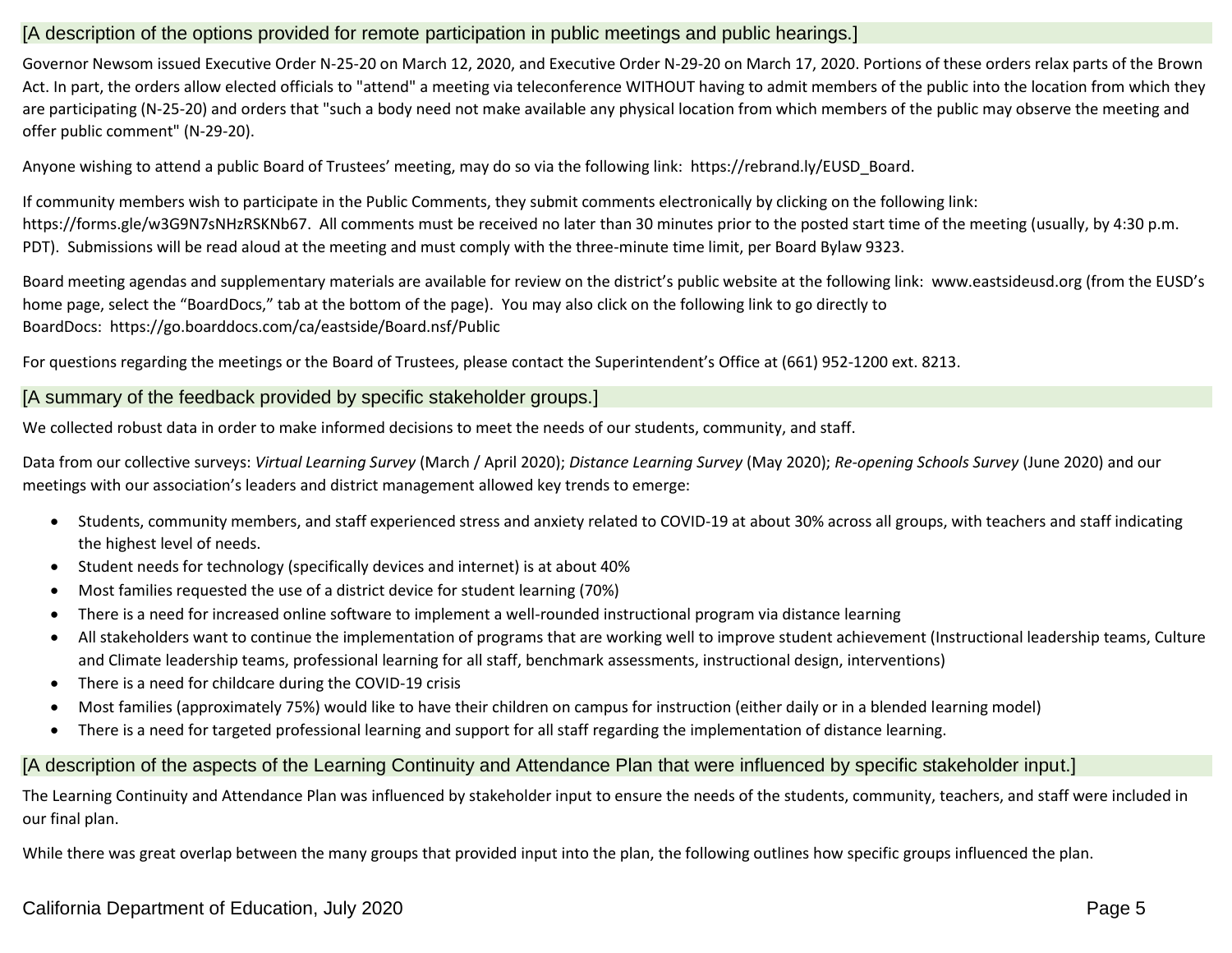Parents, Community Members, and Re-opening Schools Task Force:

- Determined the need to purchase and distribute devices to all students TK K. TK and K students were issued Chrometabs, grades 1 8 were issued Chromebooks.
- Determined the need for the distribution of Hot Spots for families without stable internet.
- Determined the need to establish Learning Centers (for childcare) especially for families of essential workers, foster youth, and students experiencing housing instability.

Eastside Teachers Association:

- Determined the need for additional professional learning in the areas of virtual lesson design, Google Classroom, Think Central / My HMH, i-Ready, and Renaissance Learning
- Established the need for additional workdays to provide professional learning before the start of the school year
- Determined the need for online resources to support social studies and science instruction

# California School Employee Association:

• Determined the need for safety protocols (by job-alike) and PPE

# Certificated Management and Teachers

- Determined the need for supplemental programs (typing program, additional math support)
- Determined the need for ongoing, integrated professional learning to support distance learning and technology integration

## District English Learner Advisory Committee

- Advised on the importance of continuing with integrated and designated English Language Development
- Advised on the importance of providing targeted support to English learners, especially those students in the beginning levels of English proficiency

LCAP Advisory Committee

- Advised on the importance of maintaining current programs that increase academic rigor and the development of innovative programs
- Advised on the importance of increasing services for social emotional learning and student well-being

# **Continuity of Learning**

# **In-Person Instructional Offerings**

[A description of the actions the LEA will take to offer classroom-based instruction whenever possible, particularly for students who have experienced significant learning loss due to school closures in the 2019–2020 school year or are at a greater risk of experiencing learning loss due to future school closures.]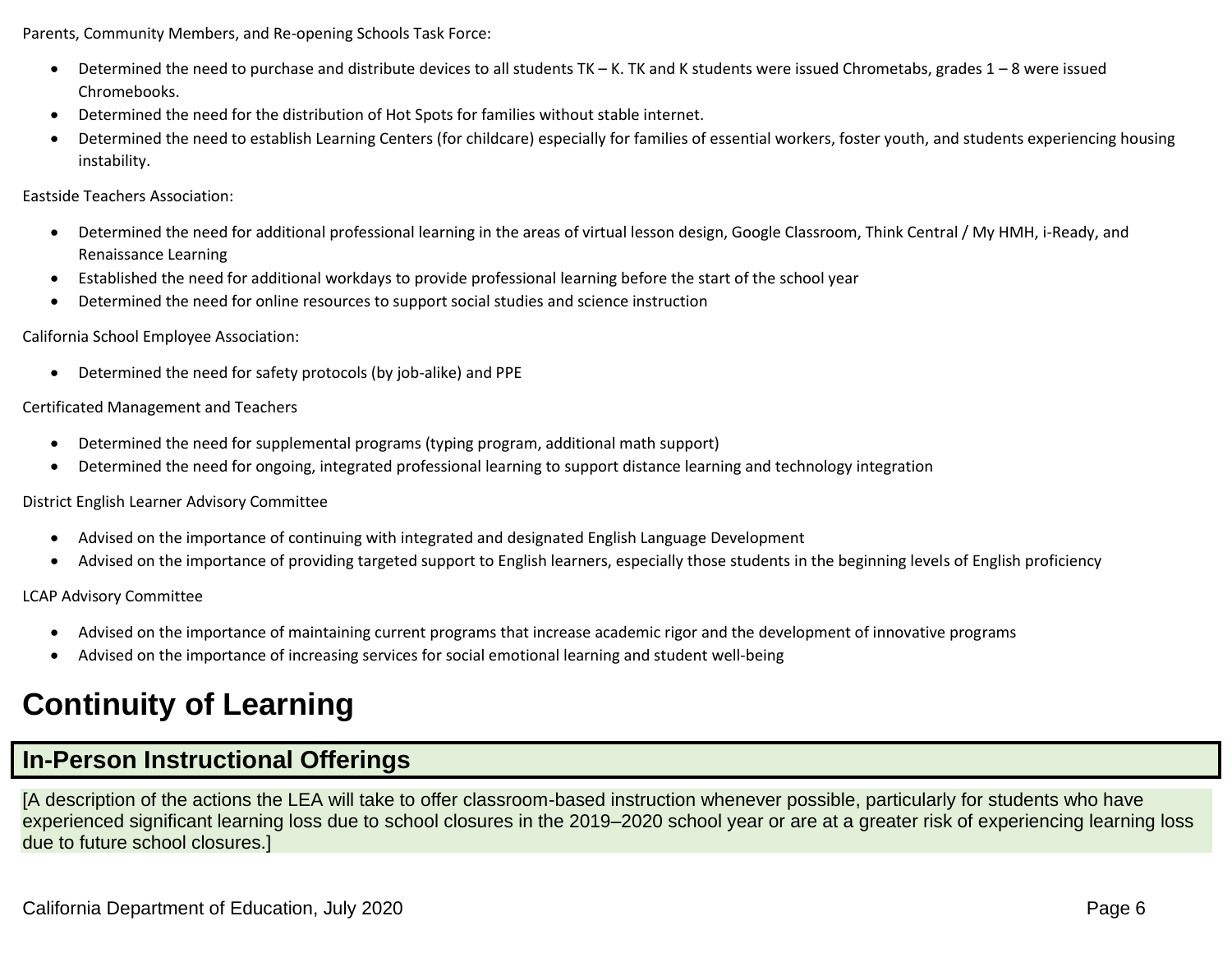Per Senate Bill 98 (SB 98) and CA Education Code, districts must offer "in-person instruction to the greatest extent possible." Our goal remains to welcome all students safely back to campus. However, given the recent spike in the number of positive COVID-19 cases throughout Los Angeles County, EUSD will start the 2020-2021 school year in a Distance Learning Model.

Whatever instructional model EUSD implements (Traditional, Blended, or Distance Learning) will constitute compulsory education, and therefore, students will be required to attend school on assigned days, log on to virtual classroom sessions as scheduled, and complete independent work as assigned. Teachers and principals will work with individual families to ensure barriers students are facing regarding school access are addressed to the extent feasible.

When health and safety allow a return to in-person instruction as defined in Ed Code 43500(b), but safety protocols regarding COVID-19 require smaller groups sizes and physical distancing, EUSD will implement a Blended Learning model. In this model, students participate in a combination of learning in a classroom setting for two days a week and work from home 3 days a week. Work from home days require short virtual sessions with the teacher.

#### **Elementary Schools Blended Learning Schedule**:

| Monday & Tuesday                     |                                                                                                                                                                            |                                                                                                                                                                            |                                                                                                                                                                              |
|--------------------------------------|----------------------------------------------------------------------------------------------------------------------------------------------------------------------------|----------------------------------------------------------------------------------------------------------------------------------------------------------------------------|------------------------------------------------------------------------------------------------------------------------------------------------------------------------------|
|                                      | Group A: Onsite                                                                                                                                                            | Group B: Asynchronous Learning                                                                                                                                             | <b>Group C SDC Students: Onsite</b>                                                                                                                                          |
| $8:00 - 2:00$<br>$[8:30 - 2:30]$     | Direct instruction of new content (Model, Guided<br>Practice, formative and summative assessments):<br>ELA, Math, SS, Science, P.E., Music, Art, SEL                       | Independent Practice of content (small group,<br>partners, independent practice, formative and<br>summative assessments):<br>ELA, Math, SS, Science, P.E., Music, Art, SEL | Direct instruction of new content (Model,<br>Guided Practice, Independent Practice,<br>formative and summative assessments)<br>ELA, Math, SS, Science, P.E., Music, Art, SEL |
| $2:10 - 2:25$<br>$[2:40 - 2:55]$     |                                                                                                                                                                            | Teacher and student transition time                                                                                                                                        |                                                                                                                                                                              |
|                                      | Group A: Asynchronous Learning                                                                                                                                             | Group B: Virtual - Synchronous Learning                                                                                                                                    | Group C SDC Students: Asynchronous Learning                                                                                                                                  |
| $2:25 - 3:25$<br>$[2:55 - 3:55]$     | Independent practice, homework, and/or<br>computer-based lessons                                                                                                           | Review / pre-teach lessons<br>Check on work completion<br>٠                                                                                                                | Independent practice, homework, and/or<br>computer-based lessons                                                                                                             |
|                                      |                                                                                                                                                                            |                                                                                                                                                                            |                                                                                                                                                                              |
| Wednesdav                            |                                                                                                                                                                            |                                                                                                                                                                            |                                                                                                                                                                              |
|                                      | Group A & Group B: Asynchronous Learning                                                                                                                                   | Group D <sup>*</sup> Targeted Students: Onsite                                                                                                                             | <b>Group C SDC Students: Onsite</b>                                                                                                                                          |
| $8:00 - 10:15$<br>$[8:30 - 10:45]$   | Independent Practice of content (small group,<br>partners, independent practice, formative and<br>summative assessments):<br>ELA, Math, SS, Science, P.E., Music, Art, SEL | Targeted support for ELA, Math, ELD, and SEL                                                                                                                               | Direct instruction of new content (Model,<br>Guided Practice, Independent Practice,<br>formative and summative assessments)                                                  |
| $10:25 - 10:40$<br>$(10:55 - 11:10)$ |                                                                                                                                                                            | Teacher and student transition time                                                                                                                                        |                                                                                                                                                                              |
| $10:40 - 11:10$<br>$(11:10-11:40)$   | Group A & Group B: Virtual - Synchronous<br>Learning                                                                                                                       | Group D: Asynchronous Learning                                                                                                                                             | Group C SDC Students: Asynchronous Learning                                                                                                                                  |
|                                      | Review / pre-teach lessons                                                                                                                                                 | Independent practice, homework, and/or computer-<br>based lessons                                                                                                          | Independent practice, homework, and/or<br>computer-based lessons                                                                                                             |
| $11:10 - 2:10$                       |                                                                                                                                                                            | Teacher prep (140 minutes) and lunch time (40 minutes)                                                                                                                     |                                                                                                                                                                              |
| $(11:40 - 2:40)$                     |                                                                                                                                                                            | Groups A, B, C, and D Asynchronous Learning                                                                                                                                |                                                                                                                                                                              |
| $2:10 - 4:10$<br>$[2:40 - 4:40]$     |                                                                                                                                                                            | District / Teacher Collaboration                                                                                                                                           |                                                                                                                                                                              |
|                                      |                                                                                                                                                                            |                                                                                                                                                                            |                                                                                                                                                                              |

| Thursday & Friday                |                                               |                                                                                       |                                               |
|----------------------------------|-----------------------------------------------|---------------------------------------------------------------------------------------|-----------------------------------------------|
|                                  | Group A: Asynchronous Learning                | Group B: Onsite                                                                       | Group C -SDC Classrooms: Onsite               |
|                                  | Independent Practice of content (small group, | Direct instruction of new content (Model, Guided                                      | Direct instruction of new content (Model,     |
| $8:00 - 2:00$                    | partners, independent practice, formative and | Practice, formative and summative assessments):                                       | Guided Practice, Independent Practice,        |
| $[8:30 - 2:30]$                  | summative assessments)                        | formative and summative assessments)<br>ELA, Math, SS, Science, P.E., Music, Art, SEL |                                               |
|                                  | ELA, Math, SS, Science, P.E., Music, Art, SEL |                                                                                       | ELA, Math, SS, Science, P.E., Music, Art, SEL |
|                                  |                                               |                                                                                       |                                               |
| $2 - 10 - 2 - 25$                |                                               | Teacher and student transition time                                                   |                                               |
| $[2:40 - 2:55]$                  |                                               |                                                                                       |                                               |
|                                  | Group A: Virtual Synchronous Learning         | Group B: Asynchronous Learning                                                        | Group C SDC Students: Asynchronous Learning   |
| $2:25 - 3:25$<br>$[2:55 - 3:55]$ | Review / pre-teach lessons                    | Independent practice, homework, and/or computer-                                      | Independent practice, homework, and/or        |
|                                  | Check on work completion<br>٠                 | based lessons                                                                         | computer-based lessons                        |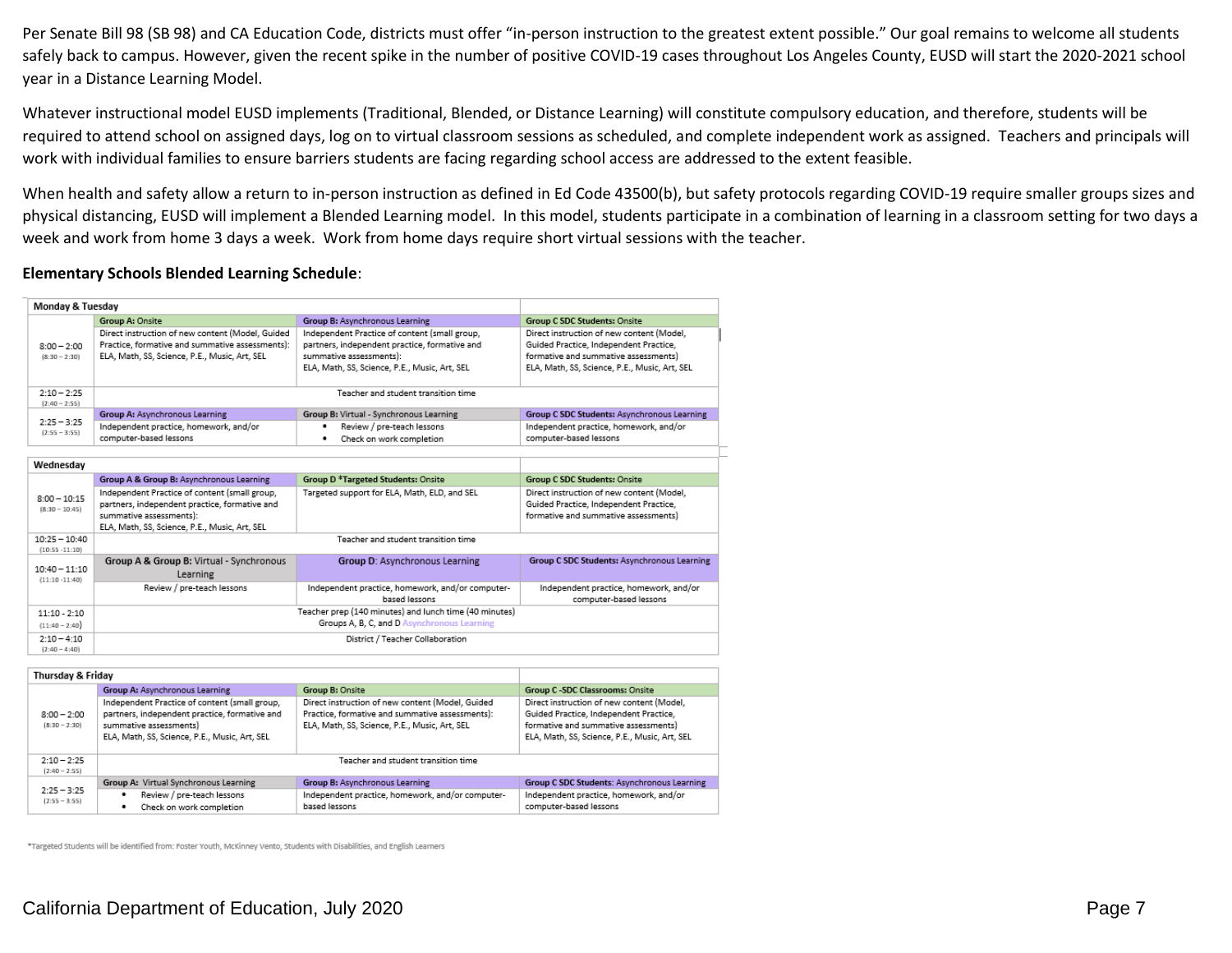#### **Middle School Blended Learning Schedule**:

|               | Monday                         | Tuesday                                               | Mondav                                | Tuesday             | Monday & Tuesday                  |
|---------------|--------------------------------|-------------------------------------------------------|---------------------------------------|---------------------|-----------------------------------|
|               | Group A: Onsite                |                                                       | Group B: Asynchronous Learning        |                     | <b>Group C SDC Onsite</b>         |
|               | Period 1 (Advisory)            | Period 1 (Advisory)                                   | Period 1 (Advisory)                   | Period 1 (Advisory) | Student schedules modified        |
| $8:30 - 2:30$ | Period 2                       | Period 5                                              | Period 2                              | Period 5            | based on block schedule           |
|               | Period 3                       | Period 6                                              | Period 3                              | Period 6            |                                   |
|               | Period 4                       | Period 7                                              | Period 4                              | Period 7            |                                   |
| $2:40 - 2:55$ |                                |                                                       | Teacher and student transition time   |                     |                                   |
|               | Group A: Asynchronous Learning |                                                       | Group B: Virtual Synchronous Learning |                     | Group C: Asynchronous<br>Learning |
| $2:55 - 3:50$ |                                |                                                       | Period 1 (Advisory)                   |                     |                                   |
|               |                                | Independent practice, homework, and/or computer-based |                                       | Period 1 (Advisory) | Independent practice,             |
|               | lessons                        |                                                       |                                       |                     | homework, and/or                  |
|               |                                |                                                       |                                       |                     | computer-based lessons            |

| Wednesdav      |                                                       |                                                             |                                                       |  |  |
|----------------|-------------------------------------------------------|-------------------------------------------------------------|-------------------------------------------------------|--|--|
| $8:30 - 10:50$ | Group A & Group B:<br>Virtual Synchronous Instruction | <b>Group D*Targeted Students: Onsite</b>                    | Group C SDC: Onsite                                   |  |  |
|                | Period 1 (Advisory)                                   | Targeted Support for ELA, Math, ELD, and SEL                | Student schedules modified based on block<br>schedule |  |  |
| 11:00-11:15    |                                                       | Teacher and student transition time                         |                                                       |  |  |
| $11:15 - 2:40$ |                                                       | Teacher prep time (175 minutes) and teacher lunch (30 mins) |                                                       |  |  |
|                | Groups A, B, and C Asynchronous Learning              |                                                             |                                                       |  |  |
| $2:40 - 4:40$  | District / Teacher Collaboration                      |                                                             |                                                       |  |  |

|               | Thursday                              | Friday              | Thursday                                                         | Friday              | Thursday & Friday                                                   |
|---------------|---------------------------------------|---------------------|------------------------------------------------------------------|---------------------|---------------------------------------------------------------------|
|               | Group A: Asynchronous Learning        |                     | Group B: Onsite                                                  |                     | <b>Group C SDC Onsite</b>                                           |
|               | Period 1 (Advisory)                   | Period 1 (Advisory) | Period 1 (Advisory)                                              | Period 1 (Advisory) | Student schedules modified                                          |
| $8:30 - 2:30$ | Period 2                              | Period 5            | Period <sub>2</sub>                                              | Period 5            | based on block schedule                                             |
|               | Period 3                              | Period 6            | Period 3                                                         | Period 6            |                                                                     |
|               | Period 4                              | Period 7            | Period 4                                                         | Period <sub>7</sub> |                                                                     |
| $2:40 - 2:55$ | Teacher and student transition time   |                     |                                                                  |                     |                                                                     |
| $2:55 - 3:50$ | Group A: Virtual Synchronous Learning |                     | Group B: Asynchronous Learning                                   |                     | Group C: Asynchronous<br>Learning                                   |
|               | Period 1 (Advisory)                   | Period 1 (Advisory) | Independent practice, homework, and/or computer-based<br>lessons |                     | Independent practice,<br>homework, and/or<br>computer-based lessons |

\*Targeted Students will be identified from: Foster Youth, McKinney Vento, Students with Disabilities, and English Learners

To meet the needs of a well-rounded instructional program elementary school students continue to receive enrichment services (music, Social Emotional Learning) via synchronous instruction. Each class and group have been scheduled for synchronous learning with the music teachers or the school counselors during their asynchronous class time. This ensures that the time with their classroom teacher is not reduced and students get ample time for ELA, mathematics, Social Studies, Science, and PE instruction. Students at the middle school attend all periods and thus receive their well-rounded instruction via their master schedule of classes.

Students and staff coming back to school will following all public health orders with regards to health screenings before entering the campus, masks, physical distancing, and hand washing. Students and staff will be provided with appropriate Personal Protective Equipment (PPE) (e.g. mask, shields, hand sanitizer, etc.).

Staff has been / will continue to receive professional development on appropriate COVID-19 mitigation strategies.

Three Maintenance Technician I positions were retained specifically for response to COVID-19 per SB 98 prohibiting implementation of classified layoffs or release for permanent or probationary custodial positions.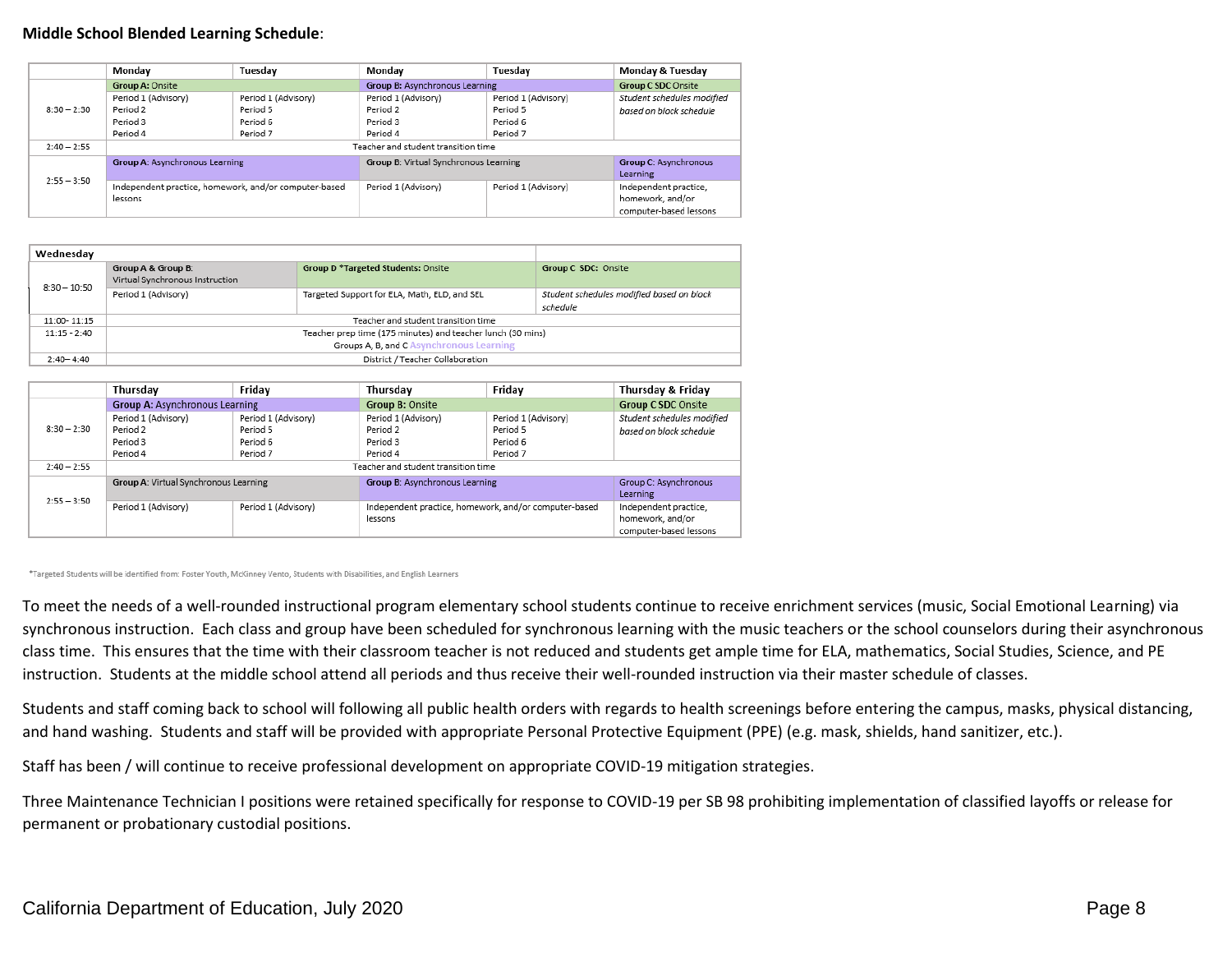To ensure we were well prepared to start the school year, EUSD and CSEA entered into a Memorandum of Understanding (MOU) that included increasing the work year by two days, to provide professional learning for staff.

## **Two days of Professional Learning (PL) prior to the start of school** (August 4 & 5, 2020), classified staff

Classified staff attended PL in job alike groups to cover important safety, health and welfare, the use of PPE, and other job specific trainings.

# **Actions Related to In-Person Instructional Offerings [additional rows and actions may be added as necessary]**

| <b>Description</b>                                                                                                                                                                                         | <b>Total Funds</b>        | Contributing |
|------------------------------------------------------------------------------------------------------------------------------------------------------------------------------------------------------------|---------------------------|--------------|
| Purchase of PPE for staff and students                                                                                                                                                                     | \$693,000                 | N            |
| Masks (cloth and disposable<br>Face Shields (adult and student)<br>Hand Sanitizer and stations<br><b>Disinfecting Wipes</b><br>Protective Shields (Sneeze guards)<br>Gloves<br><b>Disinfectant Foggers</b> | (ESSER 3210)              |              |
| Professional Development<br>2 additional days for all 10 month classified staff (COVID-19 Cleaning, Sanitation, and Best Practices)                                                                        | \$27,683<br>(CRF 3220)    | N            |
| Maintenance Tech I Positions (3 FTE)<br>Centralized Disinfecting Team                                                                                                                                      | \$250,000<br>(ESSER 3210) | N            |

# **Distance Learning Program**

# **Continuity of Instruction**

[A description of how the LEA will provide continuity of instruction during the school year to ensure pupils have access to a full curriculum of substantially similar quality regardless of the method of delivery, including the LEA's plan for curriculum and instructional resources that will ensure instructional continuity for pupils if a transition between in-person instruction and distance learning is necessary.]

EUSD's plan for distance learning has been developed to maximize student's access to rich, rigorous, and deep learning experiences that includes all content areas leading to a well-rounded education. To prepare for the potentially tumultuous instructional year, with the need to move between distance learning, blended learning (in person and at home combination), and the return to a normal school schedule (5 days a week, all students on campus), we developed a plan that would maintain a stable schedule for students, allow teachers to provide in-depth instruction with students in smaller groups, and support safe cleaning and sanitation practices between groups (when on campus).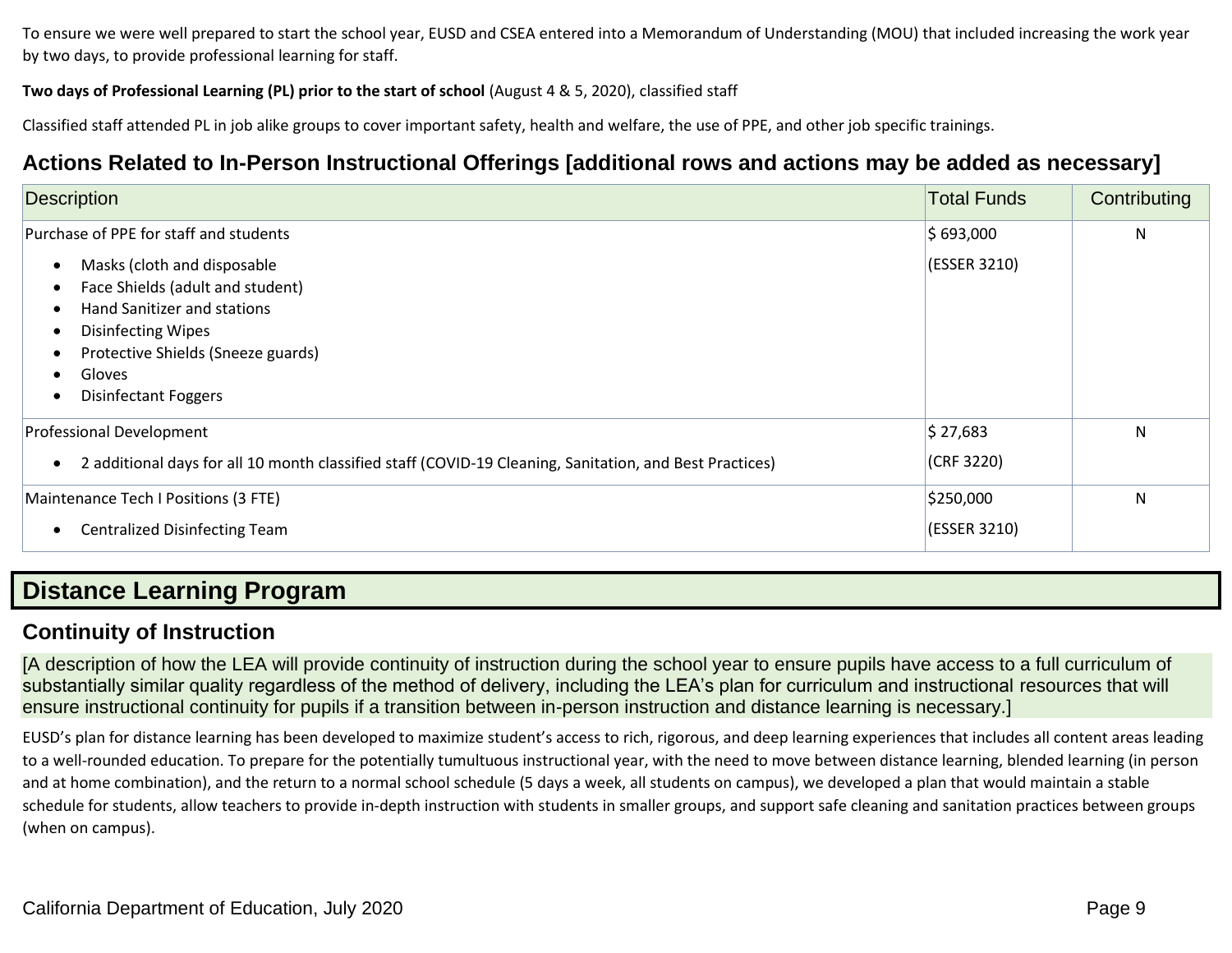The Distance Learning plan for all students (transitional kindergarten – grade 8) uses a grouping model. Students have been assigned to either Group A, Group B, or Group C. Principals worked carefully on group assignments to keep siblings on the same schedule, to balance the number of students on bus routes (for the transition to a blended model when allowed), to consider special education needs for students with Individualized Educational Programs (IEPs), and to balance group sizes.

Students participate in DAILY synchronous (with the teacher) and asynchronous (without the teacher) learning from home.

The schedules below reflect the first semester (with an additional hour of instruction) and the second semester.

Semester 1 Elementary Schools (August 10 – December 18, 2020)

### **Elementary Schools Distance Learning Model**

| Monday & Tuesday                     |                                                    |                                                                                           |                                                                   |
|--------------------------------------|----------------------------------------------------|-------------------------------------------------------------------------------------------|-------------------------------------------------------------------|
| CES, EES, TB                         | Group A: Virtual Synchronous Learning              | Group B: Asynchronous Learning                                                            | Group C SDC Students Virtual Synchronous Learning                 |
| $8:00 - 2:00$<br>Lunch & Recess      | Direct instruction of new content (Model, Guided   | Independent Practice of content (small group,                                             | Direct instruction of new content (Model, Guided                  |
| $10:30 - 11:45$<br><b>ENT</b>        | Practice, formative and                            | partners, independent practice, formative and                                             | Practice, formative and summative assessments):                   |
| $8:30 - 2:30$                        | summative assessments):                            | summative assessments):                                                                   | ELA, Math, SS, Science, P.E., Music, Art, SEL                     |
| Lunch & Recess<br>$11:00 - 12:15$    | ELA, Math, SS, Science, P.E., Music, Art, SEL      | ELA, Math, SS, Science, P.E., Music, Art, SEL                                             |                                                                   |
| $2:00 - 2:25$<br>$(2:30 - 2:55)$     |                                                    | Teacher and student transition time                                                       |                                                                   |
|                                      | Group A: Asynchronous Learning                     | Group B: Virtual Synchronous Learning                                                     | Group C SDC Students Virtual Synchronous Learning                 |
| $2:25 - 3:25$                        | Independent practice, homework, and/or             | Review / pre-teach lessons                                                                | Direct instruction of new content (Model, Guided                  |
| $(2:55 - 3:55)$                      | computer-based lessons                             | Check on work completion<br>٠                                                             | Practice, formative and summative assessments):                   |
|                                      |                                                    |                                                                                           | ELA, Math, SS, Science, P.E., Music, Art, SEL                     |
|                                      |                                                    |                                                                                           |                                                                   |
| Wednesday                            |                                                    |                                                                                           |                                                                   |
| CES, EES, TB<br>$8:00 - 10:15$       | Group A & Group B: Asynchronous Learning           | Group D *Targeted Students: Virtual Synchronous<br>Learning                               | Group C SDC Students: Virtual Synchronous Learning                |
| ENT                                  | Computer based ELA and Math Lessons                | Direct instruction of new content (Model, Guided                                          | Direct instruction of new content (Model, Guided                  |
| $8:30 - 10:45$                       | Social Studies                                     | Practice, formative and summative assessments):                                           | Practice, formative and summative assessments):                   |
|                                      | Science                                            | ELA, Math, SS, Science, P.E., Music, Art, SEL                                             | ELA, Math, SS, Science, P.E., Music, Art, SEL                     |
| $10:25 - 10:40$<br>$(10:55 - 11:10)$ |                                                    | Teacher and student transition time                                                       |                                                                   |
| $10:40 - 11:10$<br>$(11:10 - 11:40)$ | Group A & Group B: Virtual Synchronous<br>Learning | Group D *Targeted Students: Asynchronous<br>Learning                                      | Group C SDC Students: Asynchronous Learning                       |
|                                      | Review / pre-teach lessons                         | Independent practice, homework, and/or<br>computer-based lessons                          | Independent practice, homework, and/or computer-<br>based lessons |
|                                      |                                                    | Groups A, B, C, and D Asynchronous Learning $(11:50 - 2:15)$ or $(12:20 - 2:45$ ENT only) |                                                                   |
| $11:10 - 4:10$<br>$(11:40 - 4:40)$   |                                                    | District / Teacher Collaboration (120 minutes) 11:50 - 1:50 or 12:20 - 2:20               |                                                                   |
|                                      |                                                    | Teacher planning/prep time (140 minutes) 1:50 - 4:10 or 2:20 - 4:40                       |                                                                   |
|                                      |                                                    |                                                                                           |                                                                   |

| Thursday & Friday                 |                                               |                                                  |                                                    |
|-----------------------------------|-----------------------------------------------|--------------------------------------------------|----------------------------------------------------|
| CES, EES, TB                      | Group A: Asynchronous Learning                | Group B: Virtual Synchronous Learning            | Group C SDC Students: Virtual Synchronous Learning |
| $8:00 - 2:00$<br>Lunch & Recess   | Independent Practice of content (small group, | Direct instruction of new content (Model, Guided | Direct instruction of new content (Model, Guided   |
| $10.30 - 11.45$<br><b>ENT</b>     | partners, independent practice, formative and | Practice, formative and summative assessments):  | Practice, formative and summative assessments):    |
| $8:30 - 2:30$                     | summative assessments):                       | ELA, Math, SS, Science, P.E., Music, Art, SEL    | ELA, Math, SS, Science, P.E., Music, Art, SEL      |
| Lunch & Recess<br>$11:00 - 12:15$ | ELA, Math, SS, Science, P.E., Music, Art, SEL |                                                  |                                                    |
| $2:00 - 2:25$<br>$(2:30 - 2:55)$  |                                               | Teacher and student transition time              |                                                    |
|                                   | Group A: Virtual Synchronous Learning         | Group B: Asynchronous Learning                   | Group C SDC Students: Virtual Synchronous Learning |
| $2:25 - 3:25$                     | Review /Pre-teach lessons                     | ELA and Math (Homework and/or computer-based     | Direct instruction of new content (Model, Guided   |
| $(2:55 - 3:55)$                   | SEL - MTW lesson<br>٠                         | lessons)                                         | Practice, formative and summative assessments):    |
|                                   |                                               |                                                  | ELA, Math, SS, Science, P.E., Music, Art, SEL      |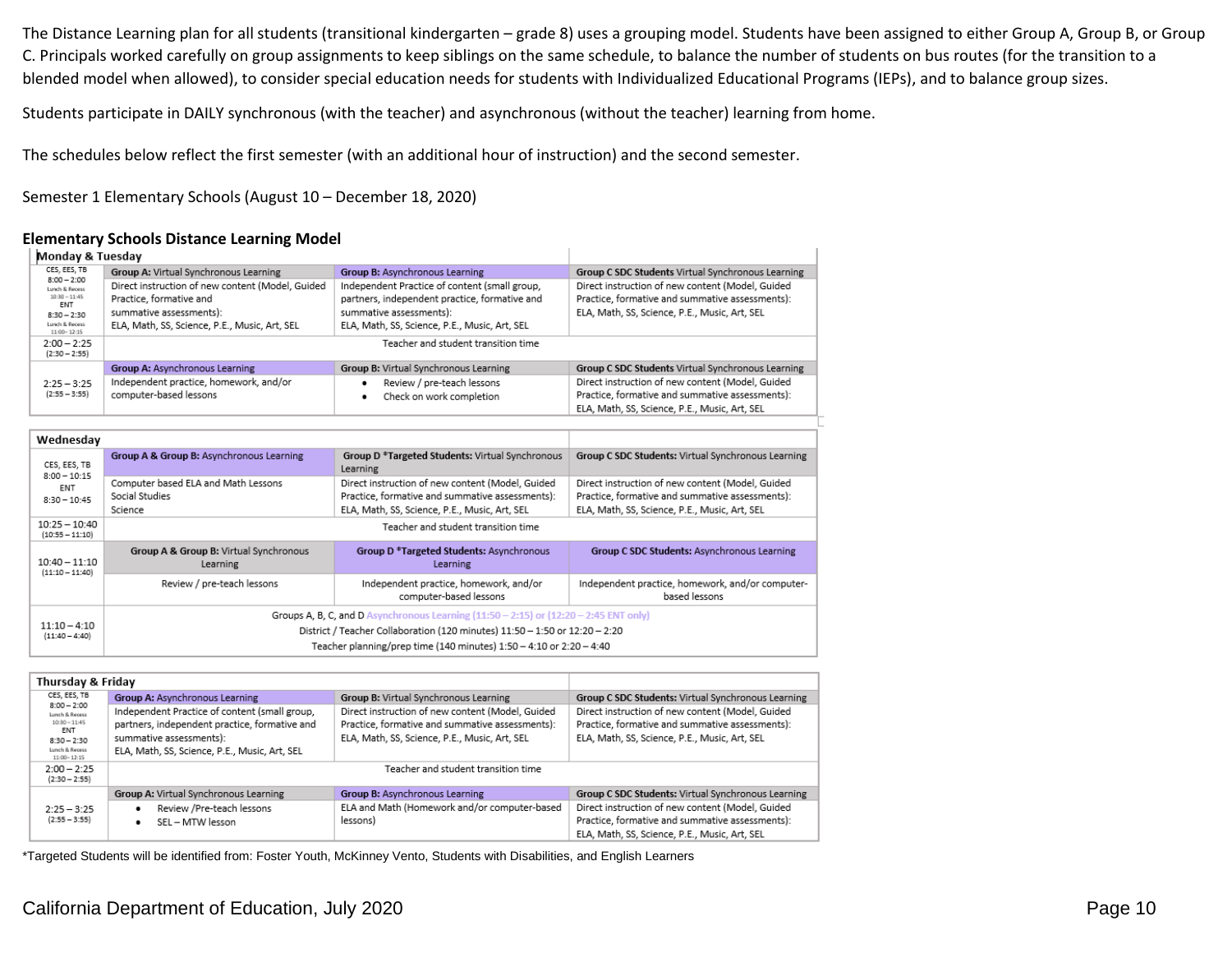### **Middle School Distance Learning Schedule**

|               | Mondav                                                     | Tuesdav                        | Mondav                                                   | Tuesdav             | Monday & Tuesday           |
|---------------|------------------------------------------------------------|--------------------------------|----------------------------------------------------------|---------------------|----------------------------|
|               | Group A: Virtual Synchronous Learning                      |                                | Group B: Asynchronous Learning                           |                     | <b>Group C SDC Virtual</b> |
|               |                                                            |                                |                                                          |                     | Synchronous Learning       |
| $8:30 - 2:35$ | Direct instruction of new content (Model, Guided Practice, |                                | Independent Practice (small group, partners, independent |                     |                            |
|               | formative and summative assessments)                       |                                | practice, formative and summative assessments)           |                     | Student schedules modified |
| Lunch         | Period 1 (Advisory) *8:30-8:50                             | Period 1 (Advisory) *8:30-8:50 | Period 1 (Advisory)                                      | Period 1 (Advisory) | based on block schedule    |
| 10:30-11:45   | Period 2 *9:00-10:20                                       | Period 5 *9:00-10:20           | Period 2                                                 | Period 5            |                            |
|               | Period 3 *11:45-1:05                                       | Period 6 *11:45-1:05           | Period 3                                                 | Period 6            |                            |
|               | Period 4 *1:15-2:35                                        | Period 7 *1:15-2:35            | Period 4                                                 | Period 7            |                            |
| $2:35 - 3:00$ |                                                            |                                | Teacher and student transition time                      |                     |                            |
|               | Group A: Asynchronous Learning                             |                                | Group B: Virtual Synchronous Learning                    |                     | <b>Group C SDC Virtual</b> |
| $3:00 - 4:00$ |                                                            |                                |                                                          |                     | Synchronous Learning       |
|               | Independent practice, homework, and/or computer-based      |                                | Period 1 (Advisory)                                      | Period 1 (Advisory) | Student schedules modified |
|               | lessons                                                    |                                |                                                          |                     | based on block schedule    |

| Wednesday       |                                                             |                                                          |                                                       |  |  |
|-----------------|-------------------------------------------------------------|----------------------------------------------------------|-------------------------------------------------------|--|--|
| $8:30 - 10:50$  | Group A & Group B:<br>Virtual Synchronous Instruction       | Group D *Targeted Students: Virtual Synchronous Learning | Group C SDC Virtual Synchronous Learning              |  |  |
|                 | Period 1 (Advisory)                                         | Targeted Support for ELA, Math, ELD, and SEL             | Student schedules modified based on block<br>schedule |  |  |
| $11:00 - 11:15$ | Teacher transition time                                     |                                                          |                                                       |  |  |
| $11:15 - 4:45$  | Groups A, B, and C Asynchronous Learning (11:45-2:50)       |                                                          |                                                       |  |  |
|                 | District / Teacher Collaboration (120 minutes) 11:45 - 1:45 |                                                          |                                                       |  |  |
|                 |                                                             | Teacher planning/prep time (180 minutes) 1:45 - 4:45     |                                                       |  |  |

|               | Thursday                                                 | Friday              | Thursday                                                   | Friday                         | Thursday & Friday          |
|---------------|----------------------------------------------------------|---------------------|------------------------------------------------------------|--------------------------------|----------------------------|
|               | Group A: Asynchronous Learning                           |                     | Group B: Virtual Synchronous Learning                      |                                | <b>Group C SDC Virtual</b> |
|               |                                                          |                     |                                                            |                                | Synchronous Learning       |
| $8:30 - 2:35$ | Independent Practice (small group, partners, independent |                     | Direct instruction of new content (Model, Guided Practice, |                                |                            |
|               | practice, formative and summative assessments)           |                     | formative and summative assessments)                       |                                | Student schedules modified |
| Lunch         | Period 1 (Advisory)                                      | Period 1 (Advisory) | Period 1 (Advisory) *8:30-8:50                             | Period 1 (Advisory) *8:30-8:50 | based on block schedule    |
| 10:30-11:45   | Period 2                                                 | Period 5            | Period 2 *9:00-10:20                                       | Period 5 *9:00-10:20           |                            |
|               | Period 3                                                 | Period 6            | Period 3 *11:45-1:05                                       | Period 6 *11:45-1:05           |                            |
|               | Period 4                                                 | Period 7            | Period 4 *1:15-2:35                                        | Period 7 *1:15-2:35            |                            |
| $2:35 - 3:00$ |                                                          |                     | Teacher and student transition time                        |                                |                            |
|               | Group A: Virtual Synchronous Learning                    |                     | Group B: Asynchronous Learning                             |                                | <b>Group C SDC Virtual</b> |
| $3:00 - 4:00$ |                                                          |                     |                                                            |                                | Synchronous Learning       |
|               | Period 1 (Advisory)                                      | Period 1 (Advisory) | Independent practice, homework, and/or computer-based      |                                | Student schedules modified |
|               |                                                          |                     | lessons                                                    |                                | based on block schedule    |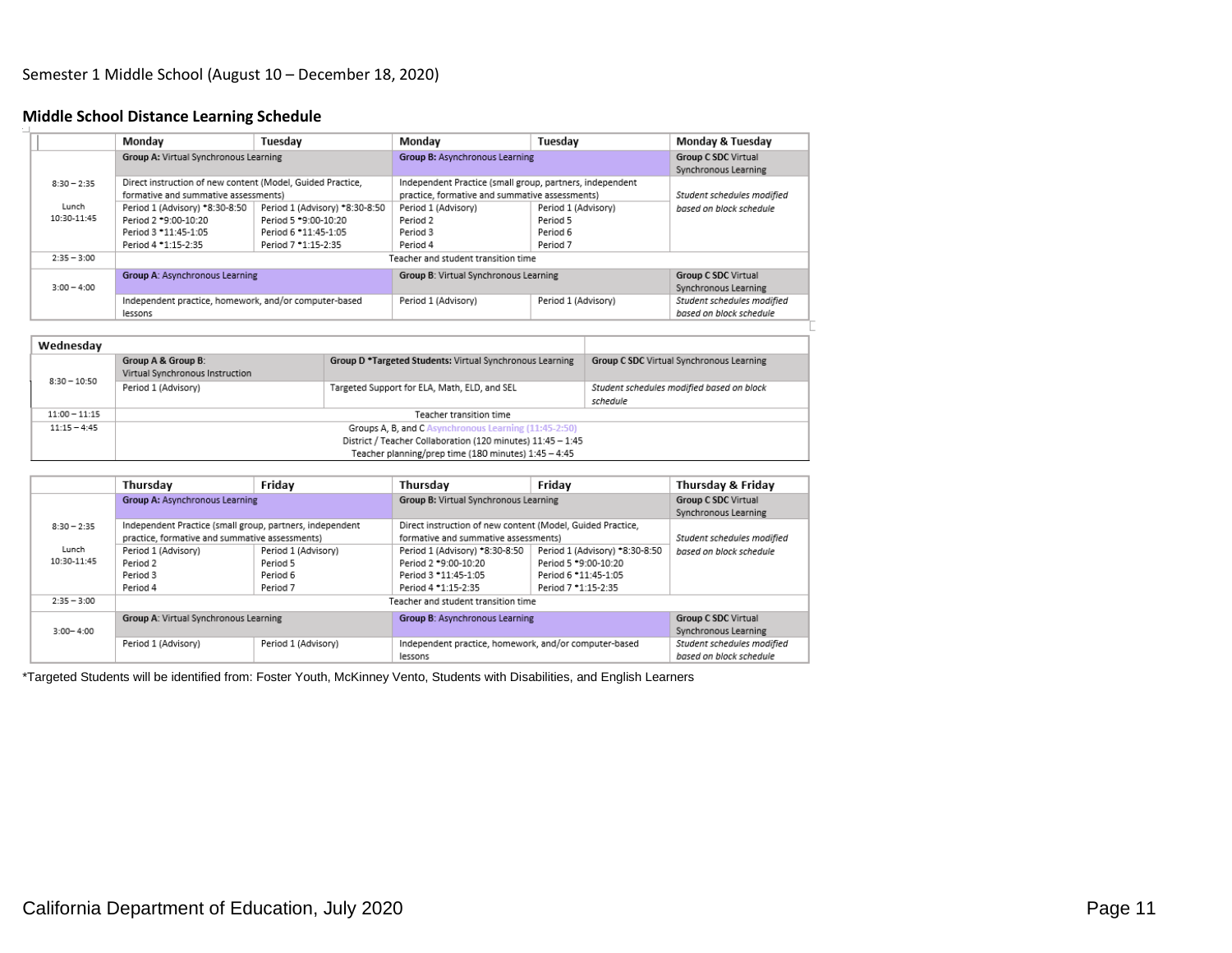### Semester 2 Elementary Schools (January 12 – June 4, 2021)

Distance Learning Model: Elementary Schools

| Monday & Tuesday                   |                                                                                                                              |                                               |                                                                           |
|------------------------------------|------------------------------------------------------------------------------------------------------------------------------|-----------------------------------------------|---------------------------------------------------------------------------|
| CES, EES, TB<br>$8:00 - 8:10$      | Group A and Group B: Synchronous Learning<br>Attendance, Move This World, Introduce the schedule for the day for both groups |                                               | Group C SDC Students: Synchronous Learning<br>Attendance, Move This World |
| $ENT 8:30 - 8:40$                  |                                                                                                                              |                                               |                                                                           |
|                                    | Group A: Synchronous Learning                                                                                                | Group B: Asynchronous Learning                | Group C SDC Students Virtual Synchronous Learning                         |
| $8:10 - 1:00$                      | Direct instruction of new content                                                                                            | Independent Practice of content               | Direct instruction of new content                                         |
| $ENT 8:40 - 1:30$                  | ELA, Math, SS, Science, Art, SEL                                                                                             | ELA, Math, SS, Science, P.E., Music, Art, SEL | ELA, Math, SS, Science, P.E., Music, Art, SEL                             |
|                                    | Lunch & Recess: 10:30 - 11:45 / ENT 11:00 - 12:15                                                                            |                                               | Lunch & Recess: 10:30 - 11:45 / ENT 11:00 - 12:15                         |
| $1:00 - 1:25$<br>$ENT 1:30 - 1:55$ | Teacher and student transition time                                                                                          |                                               |                                                                           |
| $1:25 - 2:15$                      | Group A: Asynchronous Learning                                                                                               | Group B: Synchronous Learning                 | Group C SDC Students: Synchronous Learning                                |
| $ENT 1:55 - 2:45$                  | Independent practice, computer-based<br>lessons                                                                              | Direct instruction of new content: ELA, Math  | Direct instruction of new content: ELA, Math                              |
| $2.15 - 2.25$                      | Group A and Group B: Synchronous Learning                                                                                    |                                               | Group C: Synchronous Learning                                             |
| $ENT 2:45 - 2:55$                  | Move This World                                                                                                              |                                               | Move This World                                                           |

| Wednesday             |                                               |                                                                  |                                                                   |  |
|-----------------------|-----------------------------------------------|------------------------------------------------------------------|-------------------------------------------------------------------|--|
| CES, EES, TB          | Group A & Group B: Asynchronous Learning      | *Group D: Synchronous Learning                                   | Group C SDC Students: Virtual Synchronous Learning                |  |
| $8:00 - 10:15$<br>ENT | Independent Practice of content               | Direct instruction of new content                                | Direct instruction of new content                                 |  |
| $8:30 - 10:45$        | ELA, Math, SS, Science, P.E., Music, Art, SEL | ELA, Math, SS, Science, Music, Art, SEL                          | ELA, Math, SS, Science, P.E., Music, Art, SEL                     |  |
| $10:15 - 10:40$       | Teacher and student transition time           |                                                                  |                                                                   |  |
| ENT 10:55 - 11:10     |                                               |                                                                  |                                                                   |  |
| $10:40 - 11:10$       |                                               |                                                                  |                                                                   |  |
|                       | Group A & Group B: Synchronous Learning       | *Group D: Asynchronous Learning                                  | Group C SDC Students: Asynchronous Learning                       |  |
| ENT 11:10 - 11:40     | Direct instruction of new content: ELA, Math  | Independent practice, homework, and/or<br>computer-based lessons | Independent practice, homework, and/or computer-<br>based lessons |  |

| Thursday & Friday                                  |                                                                                                                                      |                                              |                                                                                  |
|----------------------------------------------------|--------------------------------------------------------------------------------------------------------------------------------------|----------------------------------------------|----------------------------------------------------------------------------------|
| CES, EES, TB<br>$8:00 - 8:10$<br>$ENT 8:30 - 8:40$ | Group A and Group B: Virtual Synchronous Learning<br>Attendance, Move This World, Introduce the schedule for the day for both groups |                                              | Group C SDC Students Virtual Synchronous Learning<br>Attendance, Move This World |
|                                                    | Group A: Asynchronous Learning                                                                                                       | Group B: Synchronous Learning                | Group C SDC Students: Synchronous Learning                                       |
| $8:10 - 1:00$<br>$ENT 8:40 - 1:30$                 | Independent Practice of content                                                                                                      | Direct instruction of new content            | Direct instruction of new content:                                               |
|                                                    | ELA, Math, SS, Science, P.E., Music, Art, SEL                                                                                        | ELA, Math, SS, Science, Music, Art, SEL      | ELA, Math, SS, Science, P.E., Music, Art, SEL                                    |
|                                                    | Lunch & Recess: 10:30 - 11:45 / ENT 11:00 - 12:15                                                                                    |                                              | Lunch & Recess: 10:30 - 11:45 / ENT 11:00 - 12:15                                |
| $1:00 - 1:25$                                      | Teacher and student transition time                                                                                                  |                                              |                                                                                  |
| ENT 1:30 - 1:55                                    |                                                                                                                                      |                                              |                                                                                  |
| $1:25 - 2:15$                                      | Group A: Synchronous Learning                                                                                                        | Group B: Asynchronous Learning               | Group C SDC Students: Virtual Synchronous Learning                               |
| $ENT 1:55 - 2:45$                                  | Direct instruction of new content: ELA, Math                                                                                         | Independent practice, computer-based lessons | Direct instruction of new content: ELA, Math                                     |
| $2:15 - 2:25$                                      | Group A and Group B: Synchronous Learning                                                                                            |                                              | Group C: Synchronous Learning                                                    |
| $ENT 2:45 - 2:55$                                  | Move This World                                                                                                                      |                                              | Move This World                                                                  |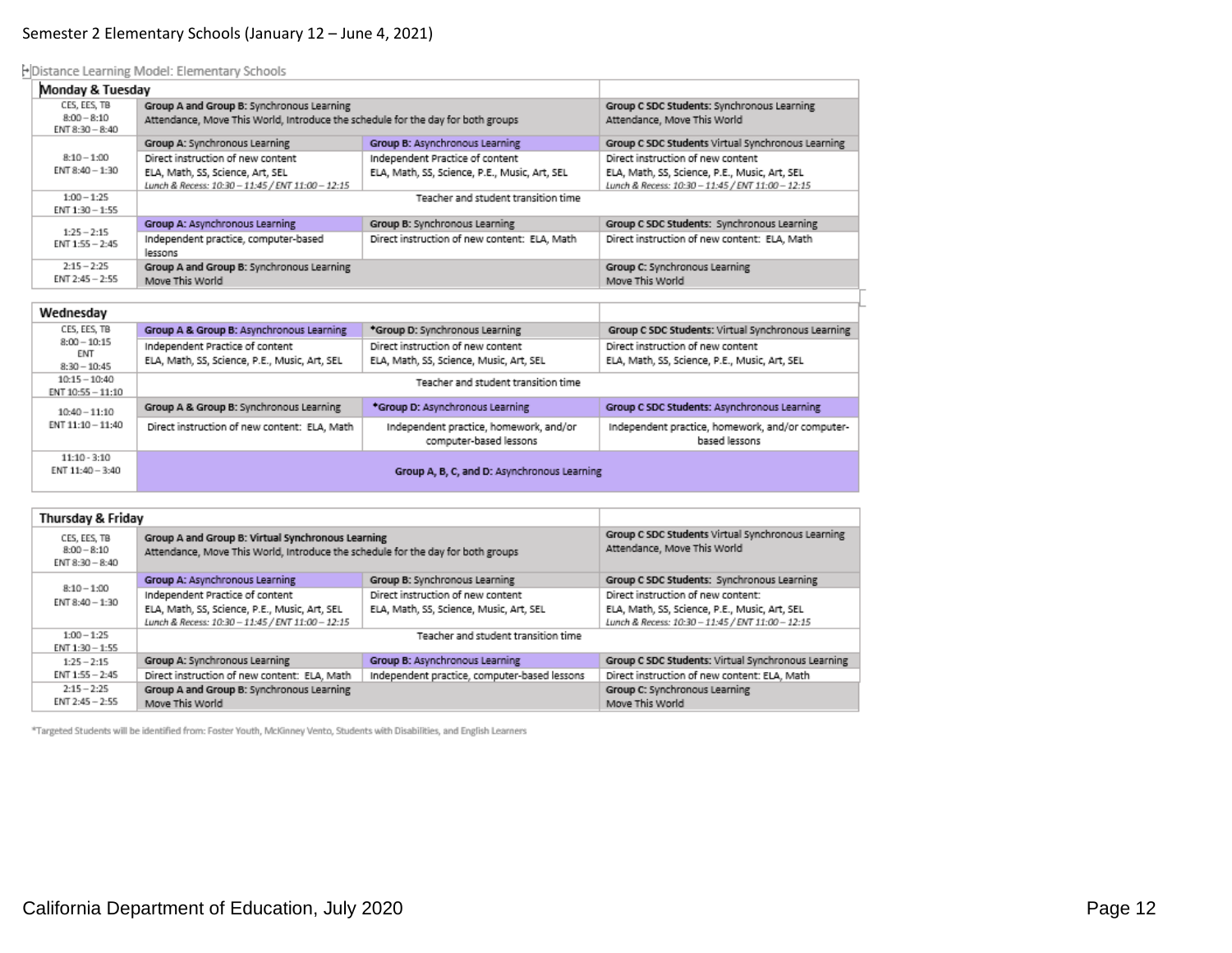#### Semester 2 Middle School (January 12 – June 4, 2021)

Distance Learning Model: Middle School

L.

|                                                                                                 | Monday                                                                    | Tuesday                        | Thursday                                           | Friday                         |  |  |
|-------------------------------------------------------------------------------------------------|---------------------------------------------------------------------------|--------------------------------|----------------------------------------------------|--------------------------------|--|--|
|                                                                                                 | Group A, Group B, and Group C: Virtual Synchronous Learning               |                                |                                                    |                                |  |  |
| Direct instruction of new content (Model, Guided Practice, formative and summative assessments) |                                                                           |                                |                                                    |                                |  |  |
| $8:30 - 2:35$                                                                                   | Period 1 (Advisory): 8:30-8:50                                            | Period 1 (Advisory): 8:30-8:50 | Period 1 (Advisory): 8:30-8:50                     | Period 1 (Advisory): 8:30-8:50 |  |  |
|                                                                                                 | Period 2: 9:00-10:20                                                      | Period 5: 9:00-10:20           | Period 2: 9:00-10:20                               | Period 5: 9:00-10:20           |  |  |
|                                                                                                 | Student Lunch: 10:20 - 11:45                                              | Student Lunch: 10:20 - 11:45   | Student Lunch: 10:20 - 11:45                       | Student Lunch: 10:20 - 11:45   |  |  |
|                                                                                                 | Period 3: 11:45-1:05                                                      | Period 6: 11:45-1:05           | Period 3: 11:45-1:05                               | Period 6: 11:45-1:05           |  |  |
|                                                                                                 | Period 4: 1:15-2:35                                                       | Period 7: 1:15-2:35            | Period 4: 1:15-2:35                                | Period 7: 1:15-2:35            |  |  |
| $2:35 - 3:00$                                                                                   |                                                                           |                                | Office time for individual and small group support |                                |  |  |
| $3:00 - 4:00$                                                                                   | Title I: Extended Learning (intervention and enrichment) and office hours |                                |                                                    |                                |  |  |
|                                                                                                 |                                                                           |                                |                                                    |                                |  |  |
|                                                                                                 | Wednesday (Student Schedule)                                              |                                |                                                    |                                |  |  |
|                                                                                                 | Group A, Group B, and Group C:                                            |                                |                                                    |                                |  |  |
| $8:30 - 10:50$                                                                                  | Virtual Synchronous Instruction                                           |                                |                                                    |                                |  |  |
|                                                                                                 | Period 1 (Advisory)<br>Targeted Support for ELA, Math, ELD, and SEL       |                                |                                                    |                                |  |  |
| $10:50 - 11:15$                                                                                 |                                                                           |                                | Teacher transition time                            |                                |  |  |
| $11:15 - 3:00$                                                                                  | Group A, Group B, and Group C                                             |                                |                                                    |                                |  |  |
|                                                                                                 | <b>Asynchronous Learning</b>                                              |                                |                                                    |                                |  |  |
|                                                                                                 |                                                                           |                                |                                                    |                                |  |  |

EUSD uses Google Classroom as our Learning Management System. Teachers use this platform to provide students with access to assignments and resources necessary for the instructional program. Google Meet is used for synchronous instructional time.

To ensure our students continue to receive a CA Common Core Standards aligned educational program several expectations are intertwined.

- Teachers use the CA Common Core and content standards to develop lessons
- Teachers use the EUSD Board Adopted Curriculum to support instruction
- Both the English Language Arts and Mathematics programs provide all teacher and student materials in an online platform
- Teachers develop lessons using the Gradual Release of Responsibility (Fisher and Frey) to provide modeling and guided practice during synchronous time and assign independent practice during asynchronous time
- Grade level / content teams utilize Professional Learning Communities (PLCs) to develop common lessons and assessments

EUSD had several online programs to support distance learning:

- Houghton Mifflin Harcourt, Journeys English Language Arts program (Kindergarten grade 6)– Think Central
- Houghton Mifflin Harcourt, Collections English Language Arts program (grades 7 -8) MyHMH
- Houghton Mifflin Harcourt, Math Expressions English Language Arts program (Kindergarten grade 6) Think Central
- Renaissance Accelerated Reader (Kindergarten grade 8)
- Renaissance STAR 360 Assessments (Kindergarten grade 8)
- Pearson Interactive Music (Realize) program (Kindergarten grade 6)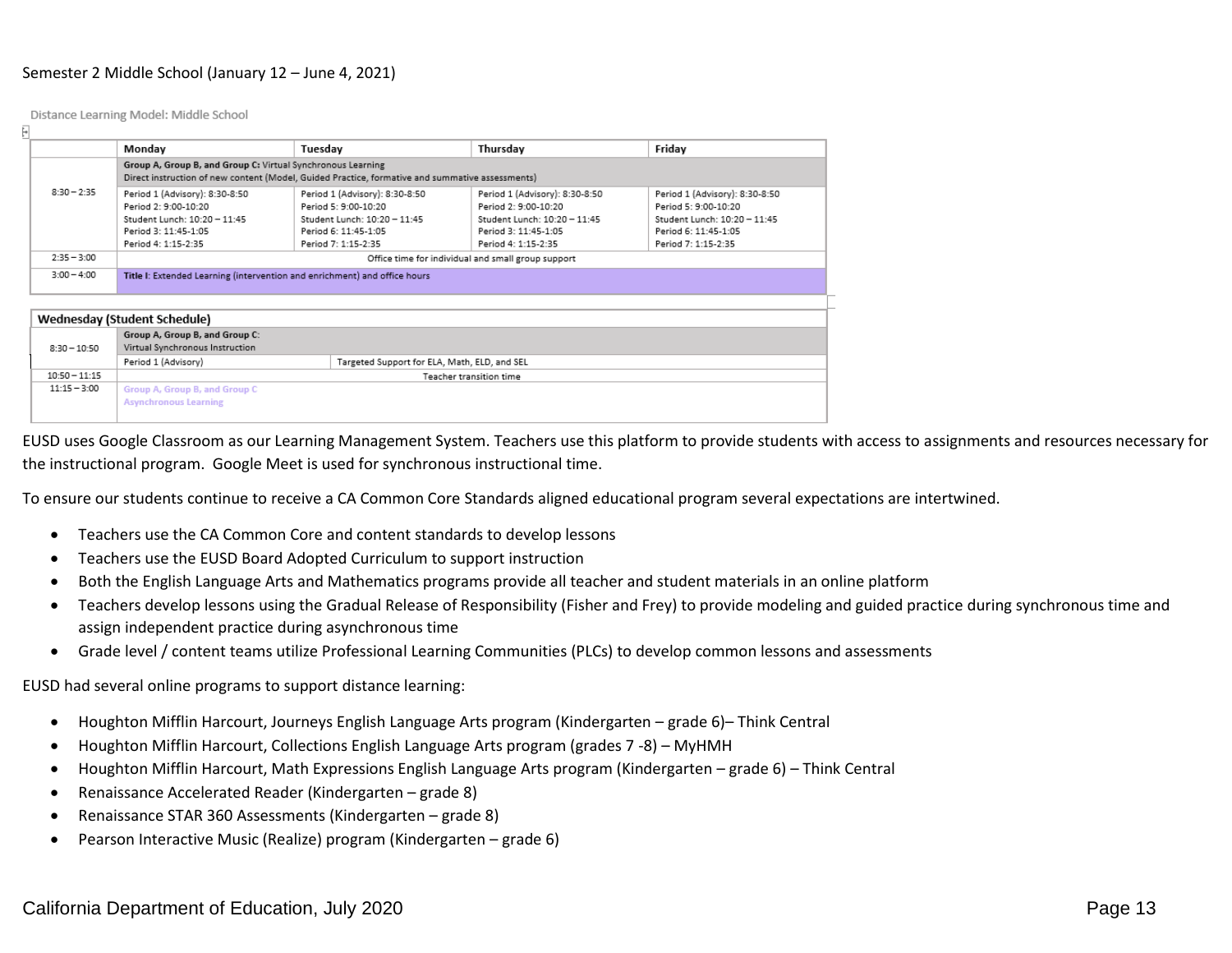Additional online supplementary programs were purchased to support a robust distance learning program:

- Curriculum Associates, i-Ready (ELA and Mathematics Kindergarten grade 8)
- Kesler Science (grades 7 8) online program
- Screencastify
- Flipgrid

To meet the needs of a well-rounded instructional program elementary school students continue to receive enrichment services (music, Social Emotional Learning) via synchronous instruction. Each class and group have been scheduled for synchronous learning with the music teachers or the school counselors during their asynchronous class time. This ensures that the time with their classroom teacher is not reduced and students get ample time for ELA, mathematics, Social Studies, and Science, instruction. Students at the middle school attend all periods and thus receive their well-rounded instruction via their master schedule of classes.

# **Access to Devices and Connectivity**

# [A description of how the LEA will ensure access to devices and connectivity for all pupils to support distance learning.]

All students of Eastside USD have received a device for remote learning during a districtwide drive thru distribution on August 6 & 7, 2020 prior to the first day of the school year. Principals tracked pick-up and contacted families who did not pick up a student device. Additional opportunities were provided on Saturday August 8, 2020 and before the start of instruction on August 10, 2020. Principals and school counselors made home visits throughout the first weeks of school to deliver equipment as needed.

Students in grades TK through first grade were checked out an Acer Chrome Tab for distance learning use. Students in grade levels second through eight received a Lenovo Chromebook for distance learning. Families of the Eastside USD were surveyed to identify their needs for internet connectivity, specifically for distance learning. Those families that have informed the district of their lack of internet connectivity at home, or families identified as needing internet connectivity through poor attendance, have been issued an internet hotspot for their student/s distance learning needs.

Total district distribution (September 2020):

- Chrometabs: 220
- Chromebooks: 2,837
- Hot Spots: 561

# **Pupil Participation and Progress**

[A description of how the LEA will assess pupil progress through live contacts and synchronous instructional minutes, and a description of how the LEA will measure participation and time value of pupil work.]

To monitor student attendance and progress, a multi-step process is being implemented. Senate Bill 98 (SB 98) and Education Code 43504 requires that districts develop a system to track weekly engagement and participation of students. EUSD is using the following process / tools to meet this requirement:

- Weekly Overview and Daily Lesson Plan Template provides a clear summary of assignments for synchronous and asynchronous time.
- Distance Learning Schedule provides a clear record of the amount of time students are synchronous or asynchronous on each day of the school year.
- Blended Learning Schedule provides a clear record of the location of instruction: in person, online synchronous, or asynchronous, on each day of the school year.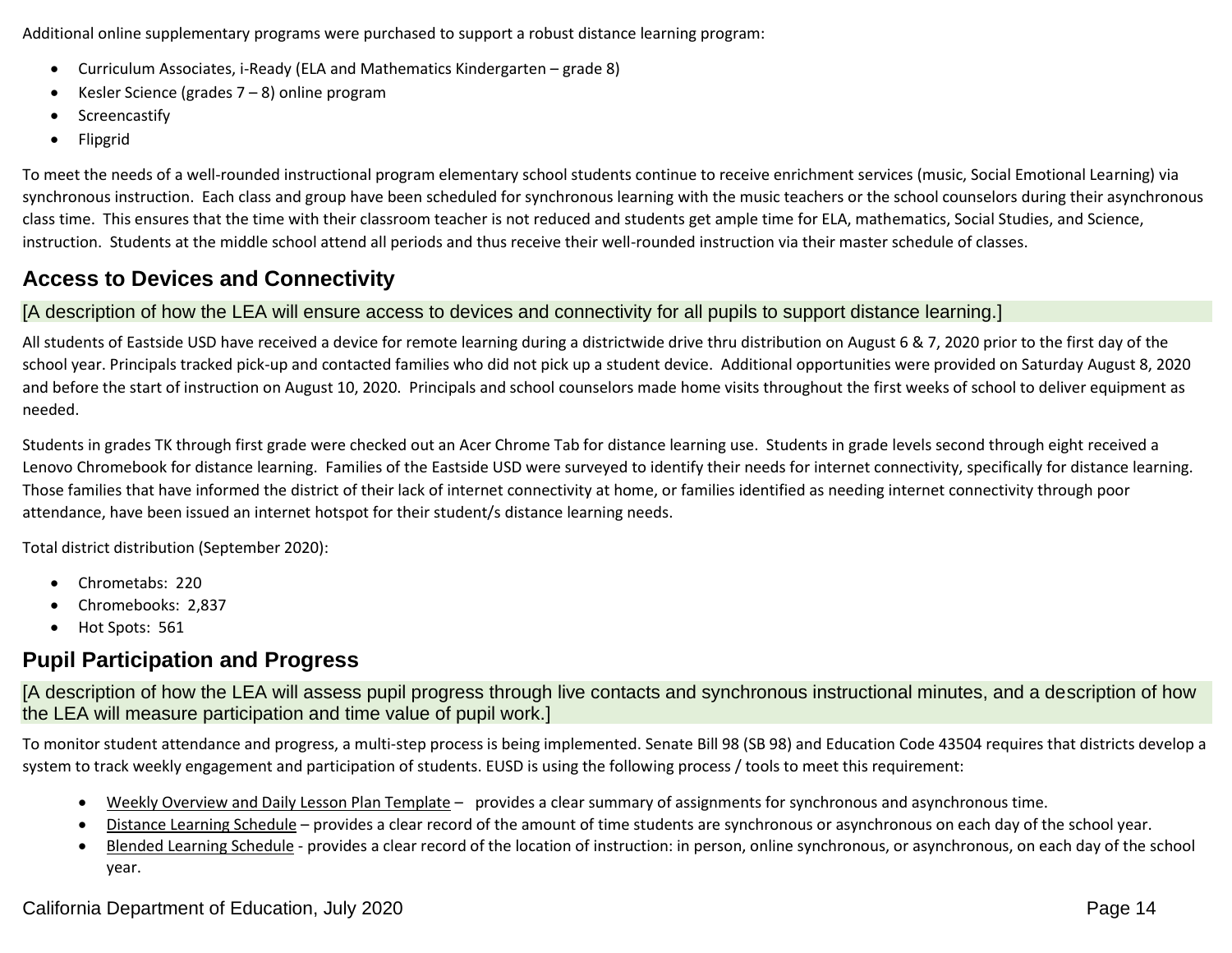- Aeries Weekly Attendance Report indicates whether a student was present/participated or absent/No participation and whether the absence was excused or unexcused.
- Teacher gradebook provides evidence of student work completion

Teachers certify the time value of work through their daily lesson plans. Teachers make this certification based on the content of the assignment, the grade level of their students, and their professional experience with student work completion. Additionally, standards based ELA and Math assignments assigned on the i-Ready platform or Renaissance Accelerated Reader program provide the teacher with a completion report that includes work completed, percentage of correct answers, and the amount of time students spent completing the tasks.

# **Distance Learning Professional Development**

[A description of the professional development and resources that will be provided to staff to support the distance learning program, including technological support.]

EUSD worked with all stakeholders to develop a professional learning plan that would offer immediate support to start the school year with distance learning, as well as a plan for daily support and ongoing professional learning throughout the year. The content of the professional learning is designed to build a shared understanding of a successful instructional program, including health and safety protocols.

To develop the program, we considered:

- What supports were needed to implement our model program?
- What professional learning structures did we already have in place that would support our plan?
- What new opportunities for learning was required to build confidence and expertise of all staff?

To ensure we were well prepared to start the school year, EUSD and ETA entered into a Memorandum of Understanding (MOU) that included increasing the work year by two days, to provide professional learning for staff.

## **Two days of Professional Learning (PL) prior to the start of school** (August 4 & 5, 2020), certificated staff

All certificated staff received the following PL:

- Virtual Lesson Development and Design
- Google Classroom (Level 1 or Level 2)

Elementary and Middle School ELA and Math teachers received the following PL:

- HMH ELA How to use Think Central in Distance Learning
- HMH Math How to use Think Central in Distance Learning
- Renaissance Learning How to implement STAR 360 assessment in a virtual environment
- i-Ready How to assign a grade level, standards aligned instructional path to students

Middle School content area and elective teachers received the following PL:

• Shmoop online program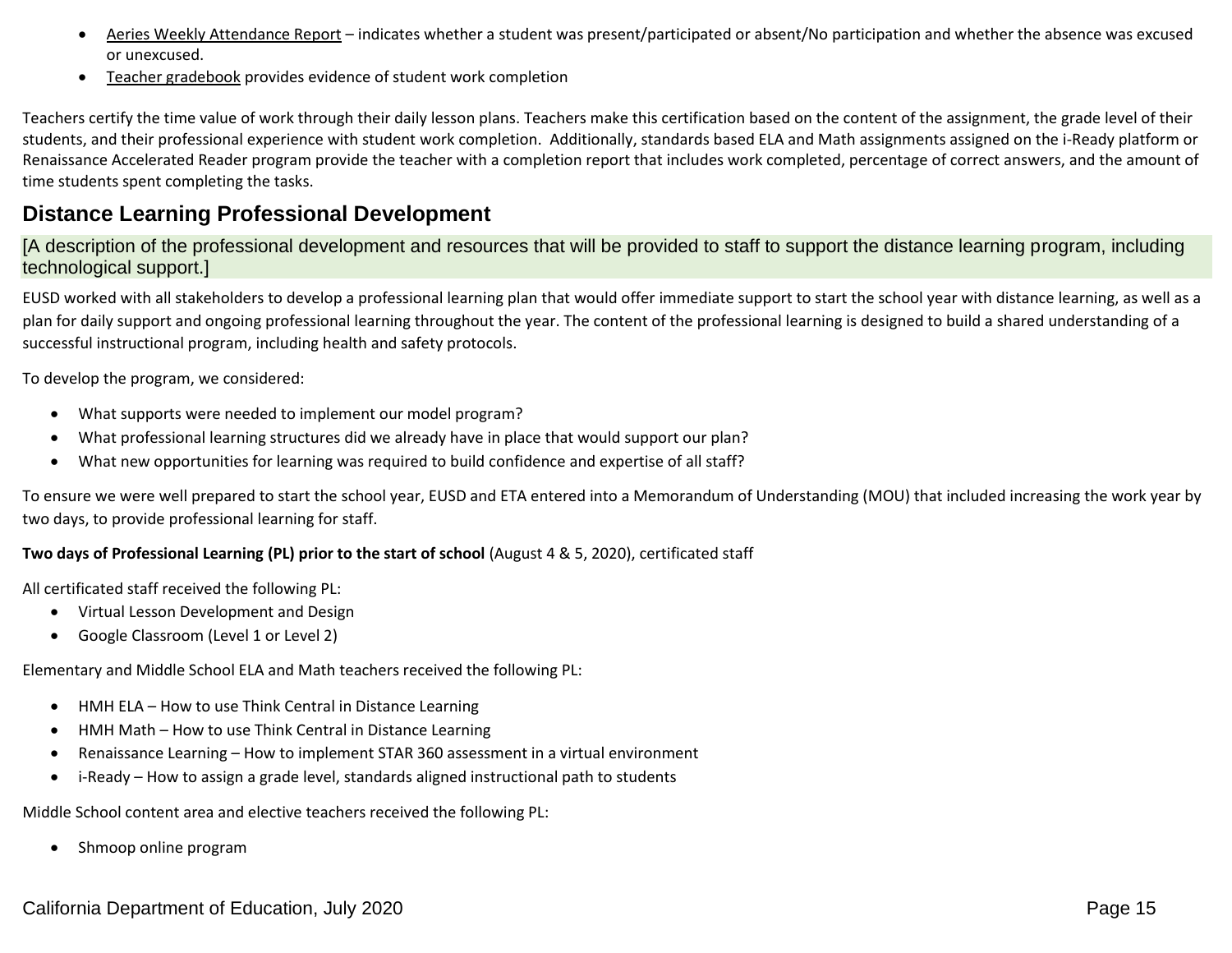• Using Online Tools (Flipgrid, Screencastify, Edgenuity)

### **Daily Support for certificated staff**

To provide the in the moment support for teachers, our Teachers on Special Assignment (TOSAs) have daily office hours. Teachers may quickly jump into a virtual classroom to ask for specific help on technology, programs, curriculum, instruction, etc. The TOSAs provide real time support for teachers and offer follow-up as needed.

#### **Ongoing Support for certificated staff**

Afterschool PL is offered virtually through our TOSA program 1 – 3 times weekly. To target the needs of teachers, the TOSAs have sent out a survey to ascertain the PL needs of teachers. Topics requested by teachers include:

- Google Classroom / Google Meet
- Interactive Whiteboards
- Flipgrid / Screencastify
- Choice Boards
- English Language Development (ELD) support

Houghton Mifflin Harcourt has been contracted to provide ongoing PL (one per quarter) on the Think Central platform to deepen teachers' understanding of the resources and how most effectively use them for distance learning.

i-Ready will provide two additional PLs to deepen teachers' understanding of the platform and how to read and use the student reports.

We will continue to provide PL to our Instructional Leadership Teams and our Culture and Climate Leadership Teams throughout the school year. The Instructional Leadership Team will work on improving Professional Learning Communities and lesson design, while the Culture and Climate Leadership Team will focus on a deep analysis of how our culture impacts learning and strategies to improve instruction through increased engagement and culturally relevant instruction.

### **Ongoing support for classified staff**:

To ensure instructional aides are prepared to provide student support they were provided a laptop and provided training on the use of the laptop. Training also included Google classroom, virtual learning lesson design, and online software programs. Intermittent, ongoing training will be provided throughout the school year.

### **Substitute Teachers:**

To ensure substitute teachers are prepared to provide a seamless instructional program in the absence of the regular classroom teacher, they were provided training on the use of district laptops. Each school site was provided 10 additional laptops for the substitute teacher program. Training also included Google Classroom, virtual lesson design, attendance, and online software programs. Intermittent, ongoing training will be provided throughout the school year.

To ensure we continue to meet the evolving needs of all staff, we will implement periodic surveys and elicit input on needs via all stakeholder meetings.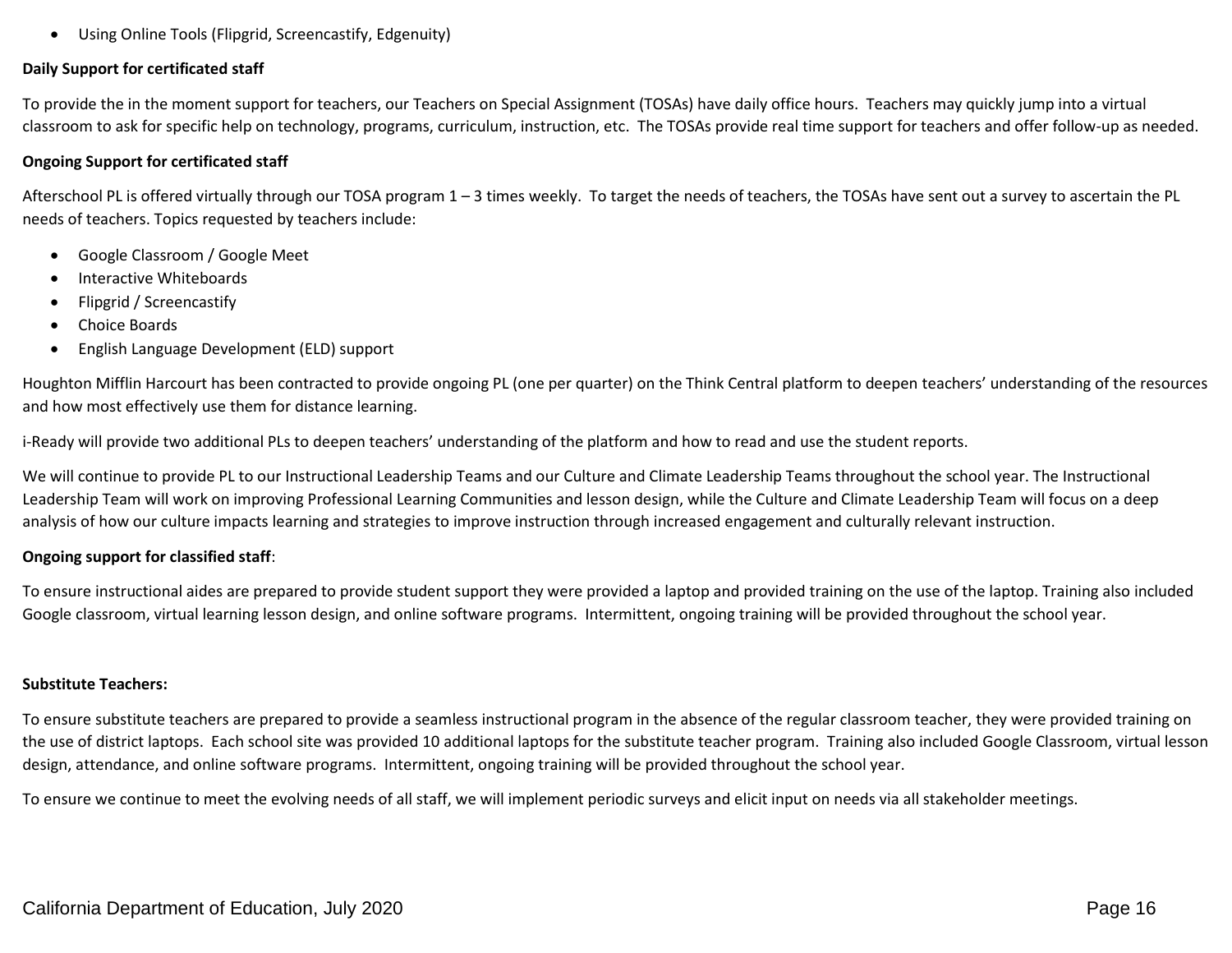# **Staff Roles and Responsibilities**

# [A description of the new roles and responsibilities of affected staff as a result of COVID-19.]

Since COVID-19 began in March 2020 the roles and responsibilities have changed for most certificated and classified members in the district. Beginning March 16, 2020 certificated personnel worked virtually with their students until the end of the school year in June. In early August 2020, the reporting date for certificated personnel to return work occurred. Professional development played a big role in the first couple of days back. Certificated staff experienced professional development which would help them work with students virtually. They also worked together to prepare for the school year and to educate students and meet the emotional needs the best way possible. The school year has begun and students are receiving their education, social emotional support, and state and federal mandates 100% virtually.

Classified personnel have had to also adapt in their positions to provide for our school district during the COVID-19 crisis. When COVID-19 initially hit school districts in mid-March, the education environment for all staff members was drastically different. While certificated staff learned to teach and support virtually, classified members continued to work in their positions, learned to work in different roles and worked more hours than usual. Everyone came together, worked hard and did the best they could to support our students, families, and community.

Many classified staff members have had to play a different role than their job title and job description. For example, the child nutrition department served all students under eighteen years old. The number of students/children fed outnumbered our total district student population. To do this our district started "Meals on Wheels" where meals were taken out to the community. The bus stops were within our school district and all students/children under eighteen were able to be fed both a breakfast and lunch meal. In order to do this our campus safety supervisors and instructional assistants were needed to assist.

Another area where staff members played different roles was when the district needed additional help with the daily childcare that took place for school employee and state identified essential worker's children. Once again, our campus safety supervisors, instructional assistants and also included were licensed vocational nurses and maintenance and operation personnel. All staff members worked together to do the best job possible for our entire school district community.

# **Supports for Pupils with Unique Needs**

[A description of the additional supports the LEA will provide during distance learning to assist pupils with unique needs, including English learners, pupils with exceptional needs served across the full continuum of placements, pupils in foster care, and pupils who are experiencing homelessness.]

EUSD has a strong commitment to all students and is acutely aware of the needs of special student groups that may require additional support to effectively achieve at grade level. To this end, the LCAP Advisory Committee has worked hard over the past 3 years to develop clear programmatic and systematic support to address these needs. When developing the plan for the 2020-2021 school year, our students with unique needs were at the forefront of our decision making.

During the COVID-19 crisis, we have created a "Family Support Form" for teachers or staff to complete when a family expresses a need, or a staff member suspects a family may require additional support. This form is routed to our district social worker who reviews the report and develops an action plan for the family. This may be as simple as a phone call to the family, or it may involve pulling together a team (teacher, principal, counselor, parent liaison, community partners) to develop a plan for wrap around services.

# **Students with Disabilities (SWD)**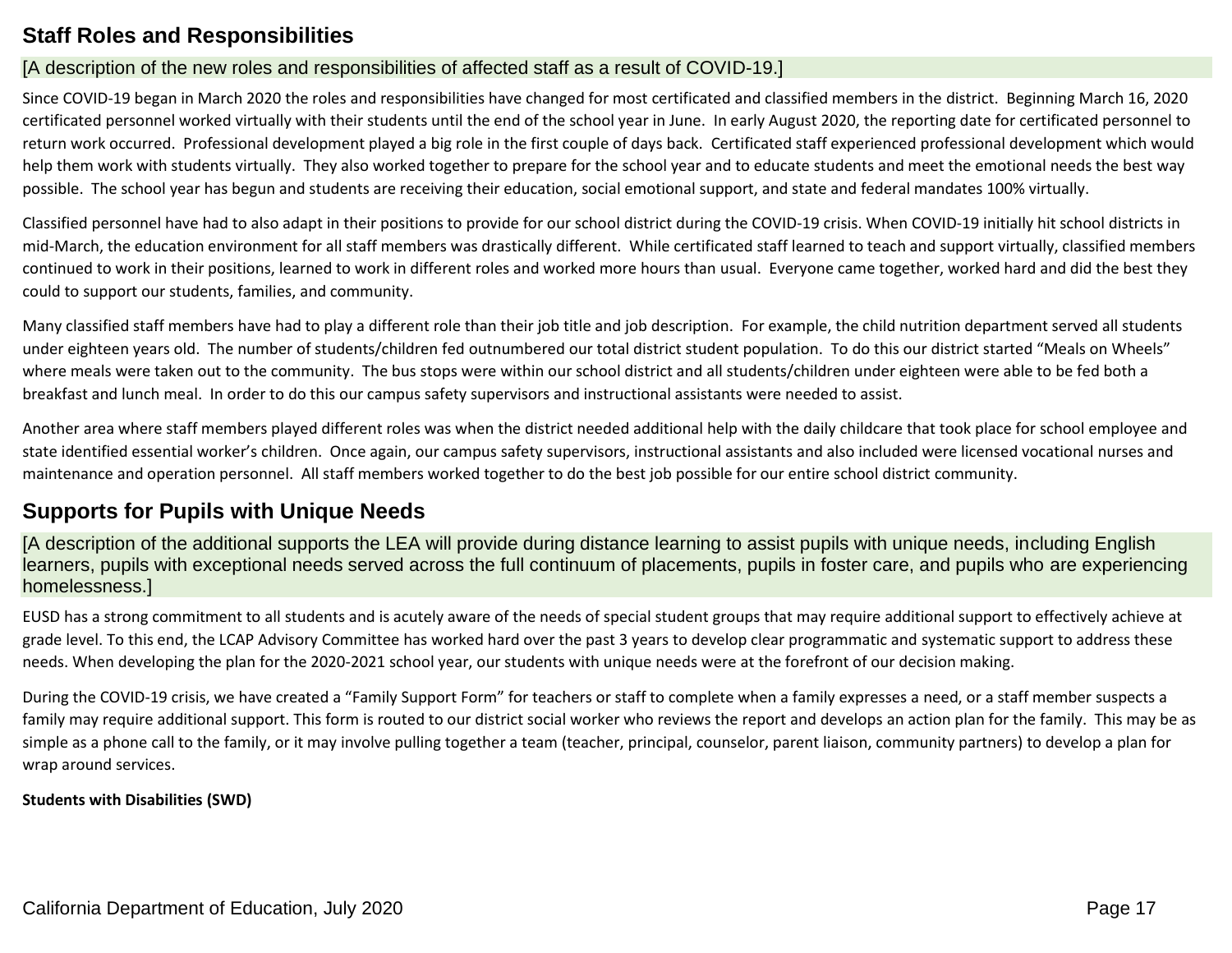SWDs' needs are met in many various and individual ways. A SWD will have an Individualized Educational Program (IEP) which clarifies specific services, accommodations, or modifications that must take place to ensure the student has access to a free and appropriate public education. During the COVID-19 crisis, our special education teachers continue to work with parents to determine how to best meet the IEP goals of each SWD.

Additionally, because we are aware of the potential increase in learning loss for SWDs, we created two distance learning groups to help mitigate learning loss. Group C is comprised of SWDs who are assigned to a Special Day Class (SDC). These students have 4 days of synchronous instruction (with the teacher) compared to the general education population that receives 2 days of synchronous instruction.

Group D students are identified SWDs who receive Specialized Academic Instruction (SAI) through both a general education classroom and support from a special education teacher. Based on need, these SWD may be included in additional synchronous instruction on Wednesdays (Group D).

### **Foster Youth / McKinney Vento Students (housing instability)**

At the onset of COVID-19, in March 2020, the student services staff (parent liaisons and district social worker) made individual phone calls to families and guardians of our Foster Youth and McKinney Vento students to assess family well-being and to offer community resources and supports. Families and guardians who lack access to transportation receive home visits where staff has distributed necessary materials and supplies (Chromebooks, Hot Spots, textbooks, paper, pencils, etc.).

Our school counselors conduct reoccurring check-ins with these families to provide stress relief, conflict resolution, access to district and community resources, etc. These meetings are conducted virtually when possible or through home visits, utilizing all department of public health COVID-19 precautions (use of PPE, physical distancing, meeting outside, etc.).

Foster Youth and McKinney Vento students were given priority during the Learning Center enrollment process (childcare).

Group D includes Foster Youth and McKinney Vento students and provides additional synchronous learning on Wednesdays.

# **English Learners (ELs)**

To ensure we meet the needs of English learners we have the following in place:

- Require the use of a planning template that includes designated English Language Development (ELD) and a how language support will be included in content instruction (integrated ELD).
- Purchasing online lessons and support materials for ELD
- Professional Learning on ELD instruction (TOSA and consultant led)

Group D includes ELs who are at proficiency levels 1 or 2 or have been identified by their teachers as requiring additional support and provides students with additional synchronous learning on Wednesdays for additional English Language Development instruction.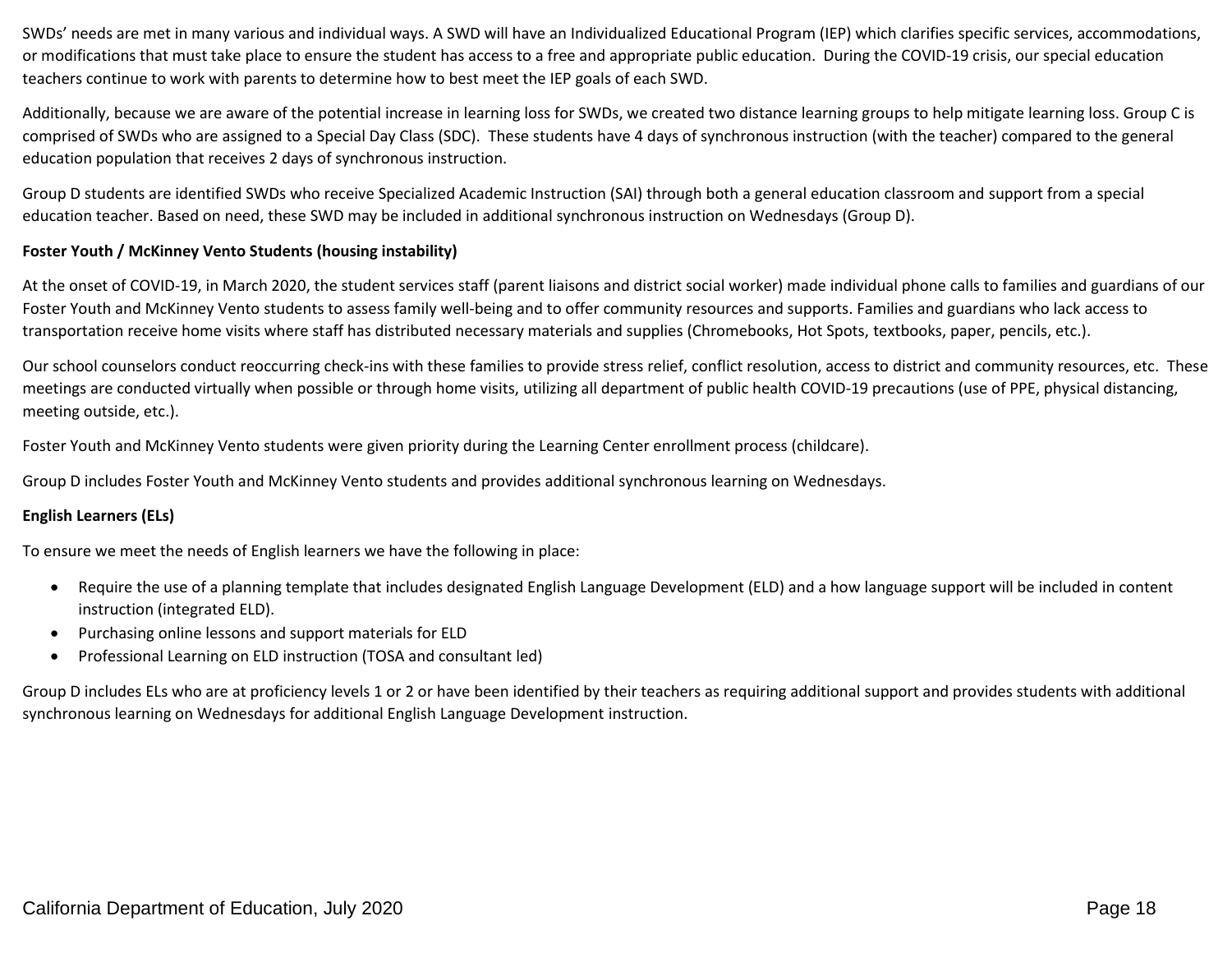# **Actions Related to the Distance Learning Program [additional rows and actions may be added as necessary]**

| <b>Description</b>                                                                                               | <b>Total Funds</b> | Contributing |
|------------------------------------------------------------------------------------------------------------------|--------------------|--------------|
| Professional Development                                                                                         | \$188,098          | N            |
| 2 Additional Days for all certificated staff (strategies / programs for distance learning)<br>Substitute Teacher | (CRF 3220)         |              |
| <b>Instructional Aides</b>                                                                                       |                    |              |
| Devices and Connectivity                                                                                         | \$2,014,644        | $\mathsf{N}$ |
| <b>Student Devices and connectivity</b>                                                                          | (CRF 3220)         |              |
| Staff devices to support connectivity                                                                            | \$165,000          |              |
| <b>Hot Spots</b>                                                                                                 | (GEER 3215)        |              |
| Supplemental Instructional Materials                                                                             | \$136,183          | N            |
| Curriculum Associates, i-Ready (ELA and Mathematics Kindergarten - grade 8)<br>Screencastify<br>Flipgrid         | (CRF 3220)         |              |

# **Pupil Learning Loss**

[A description of how the LEA will address pupil learning loss that results from COVID-19 during the 2019–2020 and 2020–21 school years, including how the LEA will assess pupils to measure learning status, particularly in the areas of English language arts, English language development, and mathematics.]

EUSD uses Renaissance STAR 360 Reading and Mathematics, and Early Literacy assessments as part of our system of instructional learning. Beginning of the year, midyear, and end of the year assessments allow us to determine how students are progressing through grade level standards. A particularly strong indicator of student progression is the Student Growth Percentile (SGP). An SGP describes a student's growth and academic progress over time.

Because of the School Closures in March 2020, we were not able to implement the end of the year assessment for the 2019-2020 school year. This school year (2020- 2021) we will be able to administer the assessment, as all students have a district issued Chrome Tab or Chromebook and access to the internet through personal internet or district provided hot spots. Students in grades 2 – 8 will take the assessment virtually with their class during synchronous instruction. Students in Kindergarten and grade 1 will be invited to their campus to take the assessment in person, one-on-one with a trained staff member. The testing environment will follow all health and safety requirements and offer PPE as needed.

### **STAR 360 Reading and Math Assessment Schedule** (Grades 2 – 8):

- September 8, 2020 October 2, 2020
- January 19, 2021 February 5, 2021
- May 3, 2021 May 28, 2021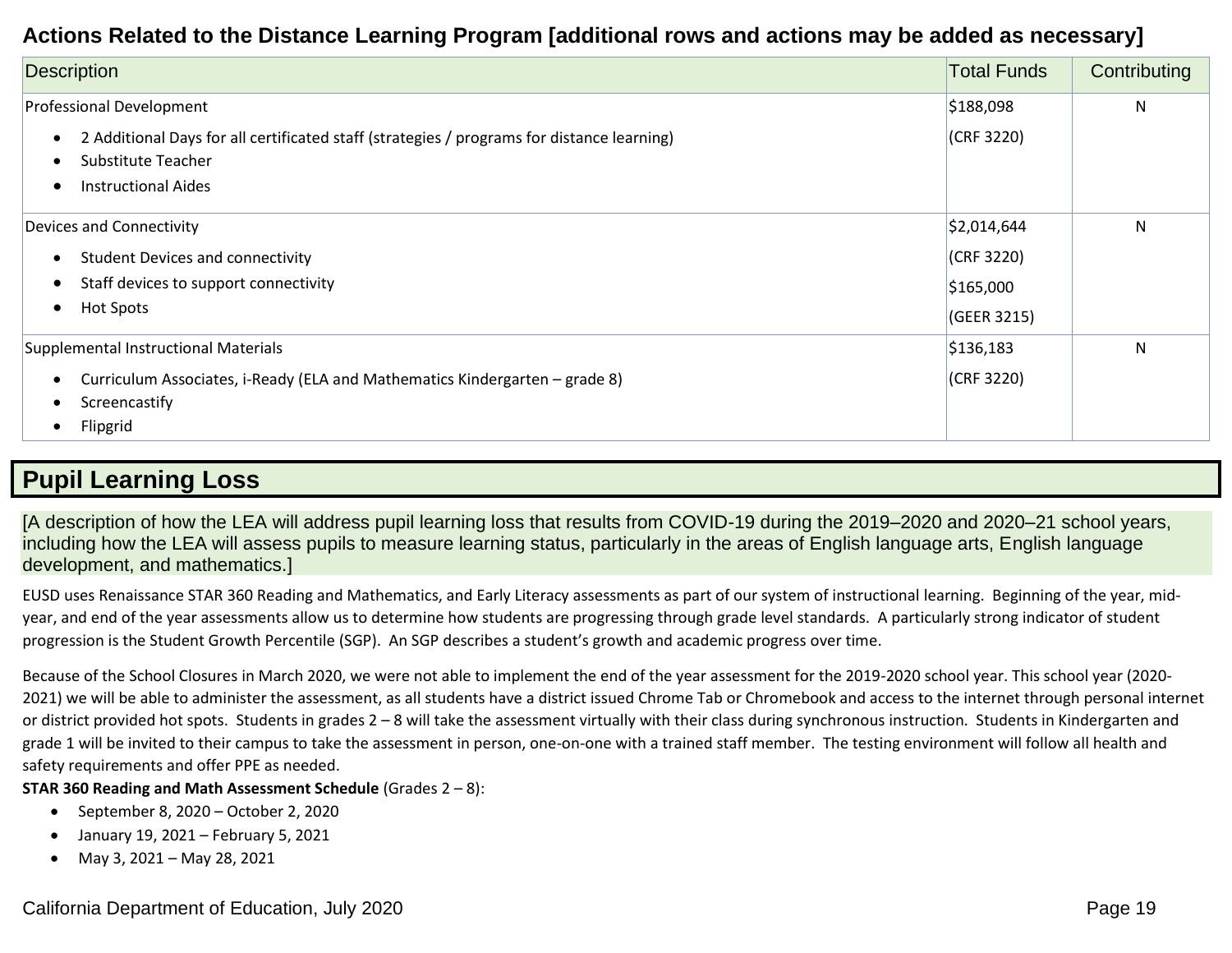### **STAR 360 Early Literacy Assessment Schedule** (Kindergarten and Grade 1)

- September 21, 2020 October 30, 2020
- January 19, 2021 February 5, 2021
- May 3, 2021 May 28, 2021

SGP data will be analyzed to determine the amount of learning loss in ELA and math at a macro level (district wide) as well as, by school, grade level, and individual students.

English learners will continue to receive designated ELD and language loss will be measured by classroom teacher assessment, as well as through the summative English Learner Proficiency Assessment for CA (ELPAC).

Additional measures of student learning loss will include teacher assessment through adopted curriculum and online programs.

# **Panorama Surveys: Social Emotional Learning (SEL) and School Climate** Grades 3 – 8

Panorama Surveys provide EUSD with research-backed, valid and reliable data to assist us with determining needed actions to improve the well-being of all students. The SEL survey provides information on growth-mindset, self-efficacy, social awareness, and self-management. The Climate survey provides us with information on school connectedness, adult support, and perceived academic expectations. We have been implementing these surveys for two school years and the data we receive from this school year will allow us to measure areas of growth and areas where students may have regressed. The beginning of the year survey will be implemented in September 2020 through virtual sessions with school counselors. The end of the year survey will be administered in May 2021 and administered by classroom teachers (if we are in person) or by counselors if we are still in distance learning.

# **Pupil Learning Loss Strategies**

[A description of the actions and strategies the LEA will use to address learning loss and accelerate learning progress for pupils, as needed, including how these strategies differ for pupils who are English learners; low-income; foster youth; pupils with exceptional needs; and pupils experiencing homelessness.]

While all of this data will allow us to target specific learning needs by school, grade level, and individual students, we were well aware of the need to address learning loss and make up for lost instructional time at the end of the 2019-2020 school year.

# **Additional Instructional Time**

To this end, we negotiated with our associations and agreed to provide an additional hour of instruction time each day from August 10, 2020 – December 18, 2020. This is equivalent to 87 additional hours or approximately 14 days of instruction.

# **Additional Wednesday Synchronous Instruction**

We also presumed that some student groups: Foster Youth, McKinney Vento, SWDs, and ELs would be more severely impacted by the COVID-19 school closures and move to distance learning than others. To mitigate this, starting the first week of the 2020-2021 school year, we set up Wednesday morning synchronous time to target these specific student groups. Principals and teachers have developed targeted groups of students to provide additional instructional support. Support may be a reteaching of previous standards, a preview of material, or supplemental instructional practices that address a specific need (e.g. phonemic awareness, reading fluency, math concepts or fluency, etc.), or additional designated ELD.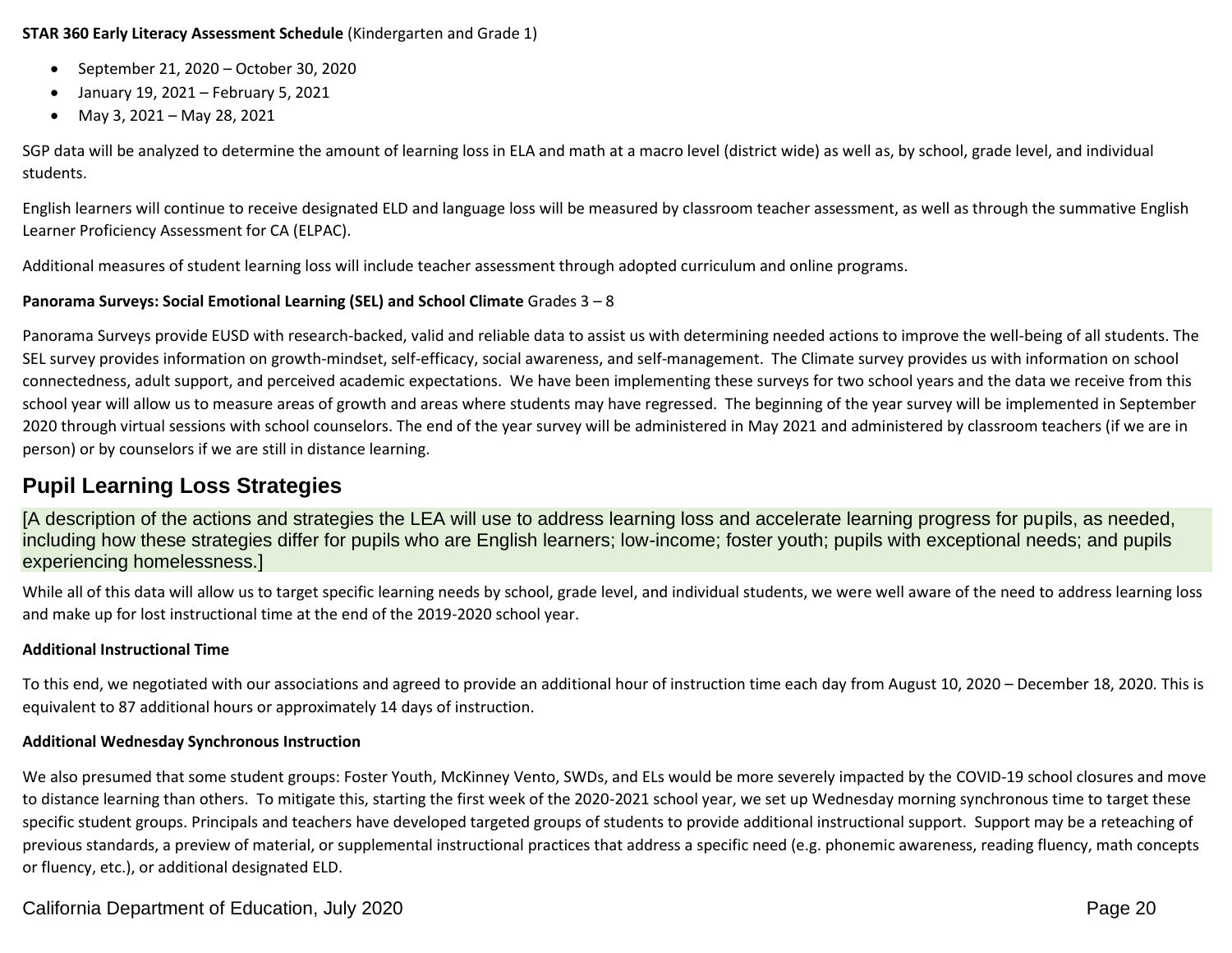Group D students are identified from these student groups and receive an additional two hours and 15 minutes of synchronous instruction on Wednesdays.

### **Saturday Intervention and Enrichment**

EUSD will offer virtual Saturday intervention and enrichment programs starting in late fall 2020. Programmatic details will be finalized using the beginning of the year assessment and survey data and classes will be designed to meet identified learning loss and achievement gaps. Programs will include both content (ELA, Math, SS, Science) and social emotional learning. Students will be invited to these classes based on identified need.

COVID-19 has isolated children from their peers and has created a void in their developmental process. EUSD will be developing enrichment classes to offer students opportunities to engage with peers in courses designed to build collaboration and community. Classes will be play-based and open to all students, although students may be individually invited based on their assessments and teacher input.

Saturday intervention and enrichment will begin with virtual instruction and will move to in-person when allowed.

## **Summer Program** June 7 – 25, 2021 (15 days)

EUSD plans to provide a summer program to students who continue to demonstrate learning loss through Renaissance STAR 360 assessments, teacher assessments, and report card grades. If allowable at this time, this program will be in-person, however, if that is not possible, the program will run virtually. Students will receive 3 hours of intervention each day.

## **Targeting Priority Instructional Standards**

Using *Addressing Unfinished Learning* (Council of Great City Schools, June 2020) and the *Priority Instructional Content in ELA / Literacy and Mathematics* (Student Achievement Partners / AchievetheCore.org, June 2020), EUSD has developed guidance materials for teachers to guide long term and short term instructional plans. The guidance materials and professional learning support offer teachers a way to address unfinished learning and acceleration through grade level standards for the 2020- 2021 school year.

# **Effectiveness of Implemented Pupil Learning Loss Strategies**

# [A description of how the effectiveness of the services or supports provided to address learning loss will be measured.]

In order to inform instruction and gauge student learning, a cycle of plan, teach, assess, reflect is used at EUSD. This cycle includes initial screenings, formative assessments, and summative assessments. Our initial and benchmark assessments (STAR 360 Reading and Math, STAR 360 Early Literacy, Initial ELPAC, Summative ELPAC) provide important information about student needs regarding intervention and assist teachers with the creation of instructional groupings.

Formative assessments, such as weekly content assessments, provide actionable information about students' learning relative to the instructional goals. This data allows for immediate adjustments to teaching.

Summative assessments, such as unit assessments or state assessments, provide teachers with data regarding overall programmatic effectiveness and assist with modifications to the scope and sequence of learning targets.

Designated collaboration time is built into our program as part of our Instructional Leadership Team (ILT) work, Professional Learning Communities (PLC), and requirement to plan collaboratively with grade level / content level teams. We have included the extra hour of teacher time on Wednesdays, to extend the collaboration time. Teachers work with principals (2 hours) and in their PLCs (2 hours and 20 minutes) for a total of 4 hours and 20 minutes each Wednesday. Collaboration with the principal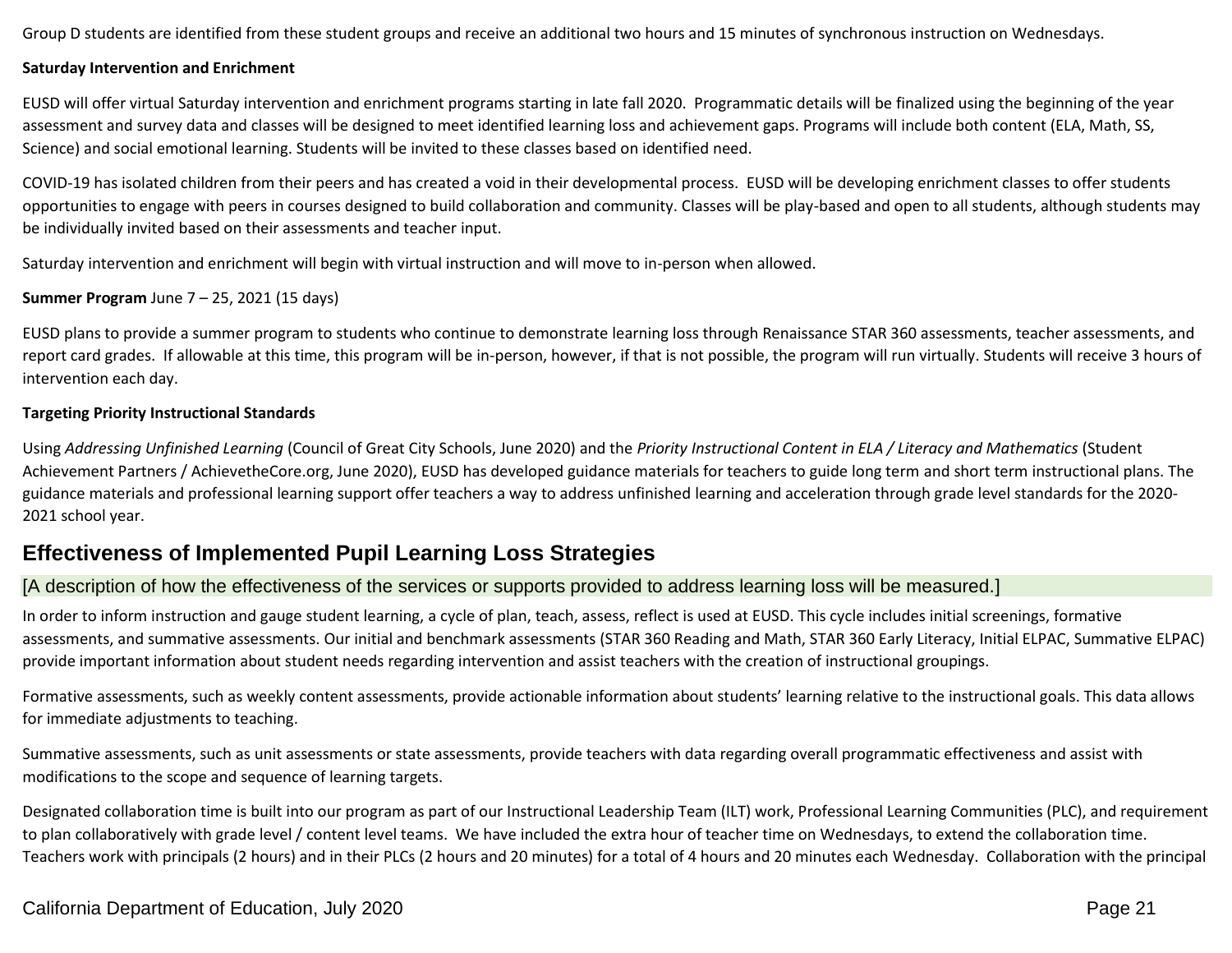is directly related to planning effective instruction. Teams look at standards, learning objectives, lesson design and review relevant research to determine ways in which instructional design and delivery can be improved.

Wednesday collaboration is time also includes data analysis (using a standard analysis protocol), identifying student needs, and planning instruction in response to the needs.

Teachers have several data streams to use for analysis:

- Common grade level / content area teacher made assessments
- Adopted curriculum assessments (weekly, unit performance tasks)
- Renaissance STAR 360 (Beginning, mid, and end of year) assessments
- State assessment data (CAASPP, ELPAC, CAA, CAST)
- SEL and School Climate Survey Data
- Attendance data
- Behavior and discipline data
- Input from parents and community members regarding student needs

Additionally, teachers have 50 minutes each day during the lunch / recess / nutrition break to prepare for instruction. This time allows for in the moment adjustments to lesson design and content.

EUSD uses Renaissance STAR 360 Reading and Mathematics, and Early Literacy assessments as part of our system of instructional learning. Beginning of the year, midyear, and end of the year assessments allow us to determine how students are progressing through grade level standards. A particularly strong indicator of student progression is the Student Growth Percentile (SGP). An SGP describes a student's growth and academic progress.

SGP will provide EUSD with a strong indicator of learning loss and how well we are closing achievement gaps. Simply put, an SGP of 50 would indicate 1 years' academic growth over 1 years' time. Since the average range of student growth is 40 – 60 SGP, students who have less than a 40 SGP can be considered to have suffered from learning loss. In order to close the learning loss gap, we will be looking for students to have SGPs between 61 and 99. Students who do not fall into this range are still learning, however, they are not closing the gap in their learning, and therefore require additional time and intervention.

# **Actions to Address Pupil Learning Loss [additional rows and actions may be added as necessary]**

| Description                                                                          |                | Contributing |
|--------------------------------------------------------------------------------------|----------------|--------------|
| <b>Extended Learning</b>                                                             | \$1,100,000    |              |
| Additional hour through December 2020<br>Saturday Intervention through December 2020 | $ $ (CRF 3220) |              |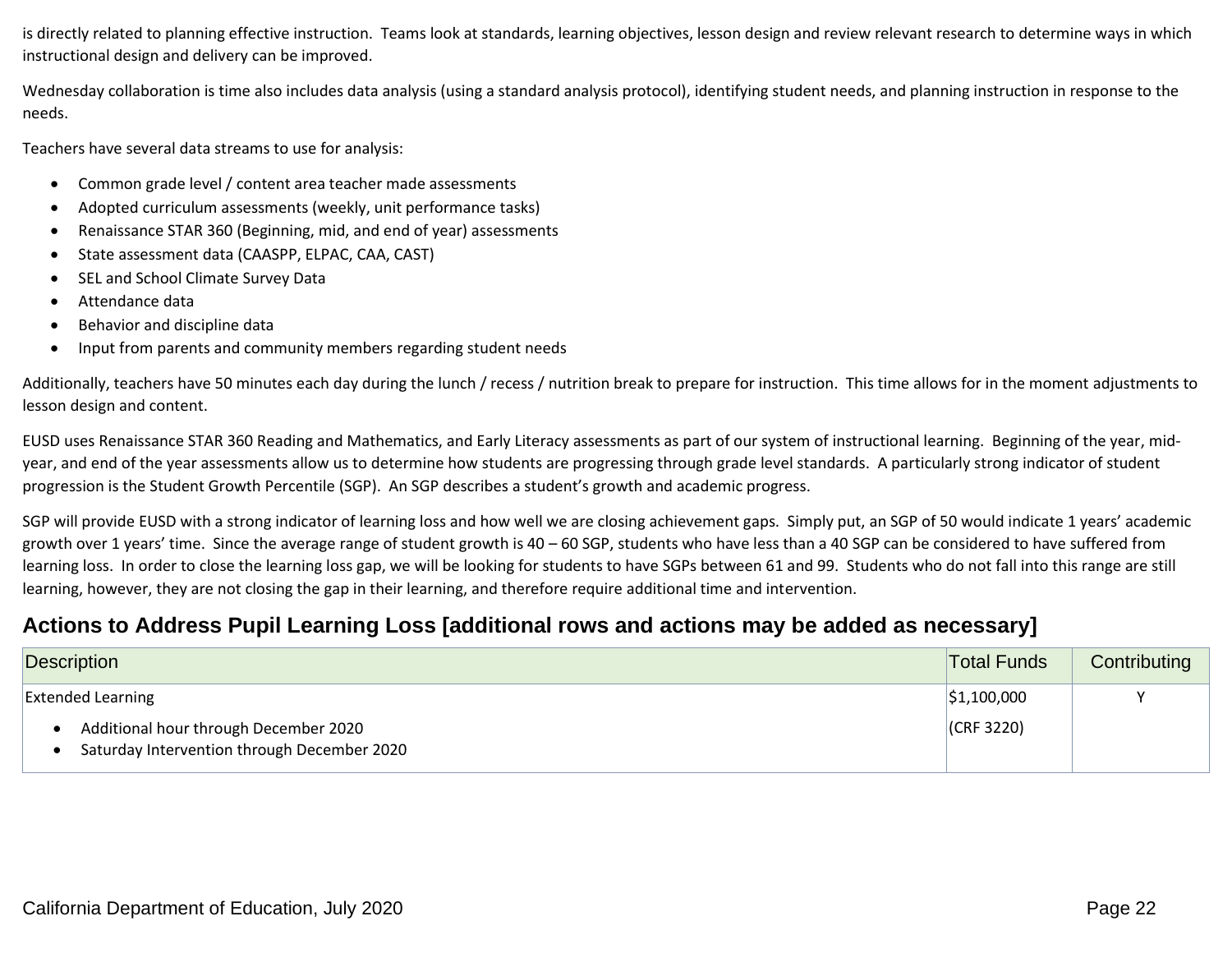# **Mental Health and Social and Emotional Well-Being**

[A description of how the LEA will monitor and support mental health and social and emotional well-being of pupils and staff during the school year, including the professional development and resources that will be provided to pupils and staff to address trauma and other impacts of COVID-19 on the school community.]

EUSD has implemented a robust Social Emotional Learning program for the past 3 years and will continue to implement the model to maintain consistency and support student and staff needs.

#### **Move This World – SEL Curriculum**

The Move This World curriculum is implemented daily in all classrooms Transitional Kindergarten through grade 8. It is a video-based program developed on the Collaborative for Academic, Social, and Emotional Learning (CASEL) five competencies. The purpose of the program is to help students and adults understand and manage emotions, set and achieve positive goals, feel and show empathy for others, establish and maintain positive relationships, and make responsible decisions.

The counselors provide additional lessons to targeted students to support the development of the CASEL competencies.

#### **Panorama Education Surveys**

We implement SEL and School Climate Panorama Surveys at the beginning of the year, and end of the year to determine the needs of students, staff, and community. The survey data is analyzed by the Culture and Climate Leadership Team, as well as, by school and grade level teams to create action plans to support the health and wellbeing of students and staff.

### **Professional Development**

Professional learning will be provided by Move This World consultants for all classroom teachers and school counselors. It will focus on using the program in a virtual environment and addressing student need and personal need (adult self-care) in the COVID-19 environment.

Professional learning will be provided to all counselors on how to best administer the surveys in a distance learning environment, and how to analyze the data in meaningful ways to develop effective action plans (September 8, 2020).

#### **CARE SOLACE**

Care Solace is a contracted resource for all students, staff, and community members. They provide mental healthcare coordination, through mental health care matching, student care tracking, and vetting of resources to ensure that the network of care meets ethical standards.

Students, parents, community members, and staff can access the resource through a direct EUSD contact line posted on our website. Counselors at every site are trained to assist all parties with the Care Solace resource and make many referrals for our families.

To ensure that our community is aware of this valuable resource monthly Aeries communication messages are sent out with information on what the resource provides and how to access the program.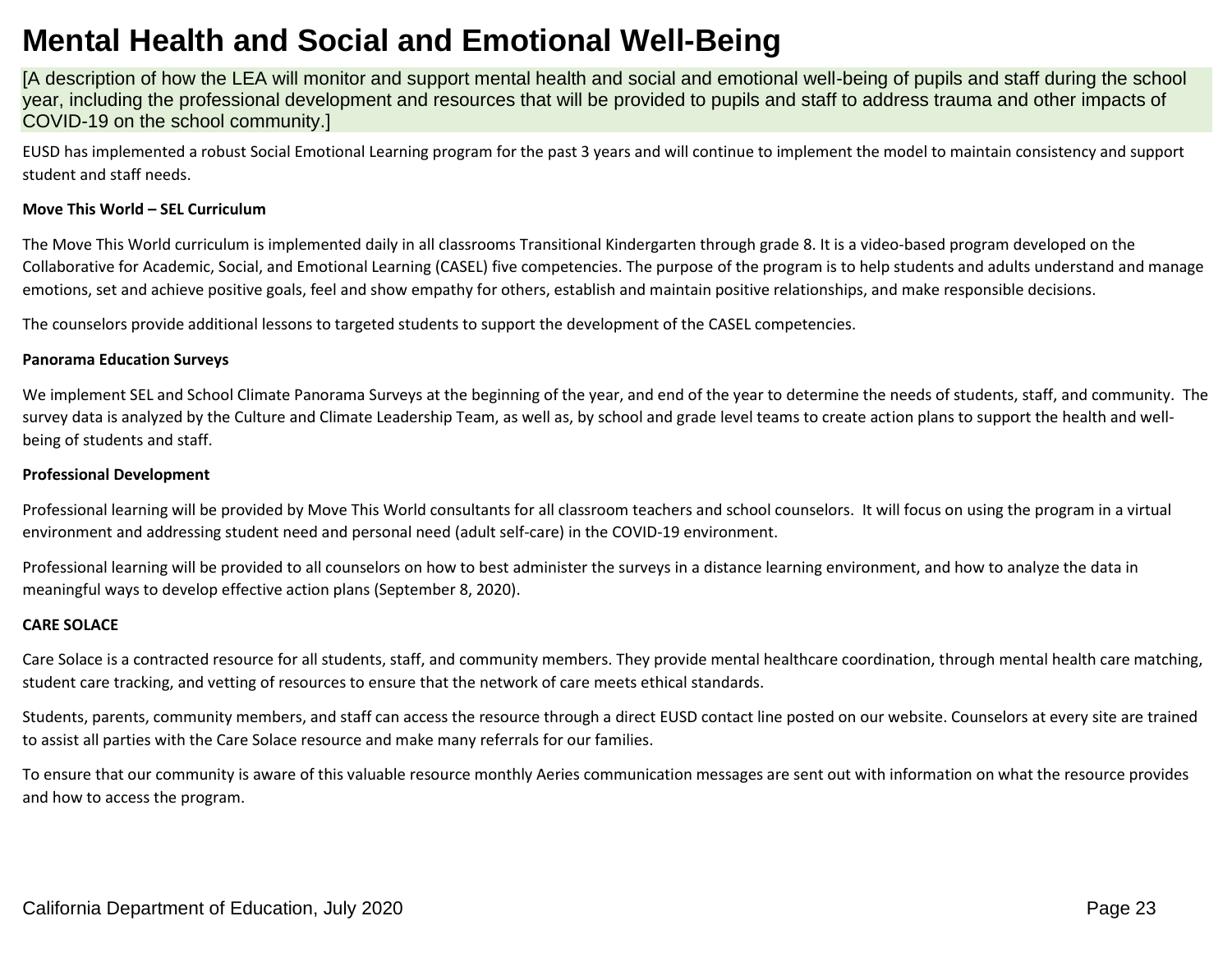### **Community Center**

EUSD opened a Community Center during the 2018-2019 school year. The center has been critical in meeting the needs of our community during the COVID-19 pandemic as families have experienced trauma due to loss of employment, sick family members, isolation, fear, hunger, and immigration status. Services provided by and coordinated by the center include:

- A Community Closet (filled based entirely on donations)
- Community food giveaways in partnership with the AV Dream Center and the Los Angeles County Food bank
- Connections to Community Mental Health Services
- Connections to Health and Human Services
- Connections to Foster Youth services
- McKinney Vento Assistance
- Latino Family Literacy Project
- Project 2 Inspire

# **Pupil and Family Engagement and Outreach**

[A description of pupil engagement and outreach, including the procedures for tiered reengagement strategies for pupils who are absent from distance learning and how the LEA will provide outreach to pupils and their parents or guardians, including in languages other than English, when pupils are not meeting compulsory education requirements, or if the LEA determines the pupil is not engaging in instruction and is at risk of learning loss.]

A Tiered Re-engagement plan has been developed by the student services team, in consultation with principals, counselors, attendance clerks, parent liaisons, and parents.

An English – Spanish bilingual parent liaison is available at every site for assistance with translation, as well as two district translators who can help. Many of our school attendance clerks are also English – Spanish bilingual and therefore do not require translation assistance.

EUSD partners with Attention 2 Attendance (A2A). A2A is a patented attendance and conferencing management system that supports us in triggering early-warnings and interventions for students with poor attendance patterns.

EUSD works with the Abolish Chronic Truancy (ACT) program through the Los Angeles County District Attorney's office. District Attorney Staff members work directly with school administrators, teachers, parents and students to resolve problems that contribute to truancy and get students back in the classroom. The program's goal is to help families understand and comply with school attendance laws to ensure that all children get the education they so vitally need to succeed in life.

EUSD uses Aeries as our Student Information System, where attendance and student records are maintained.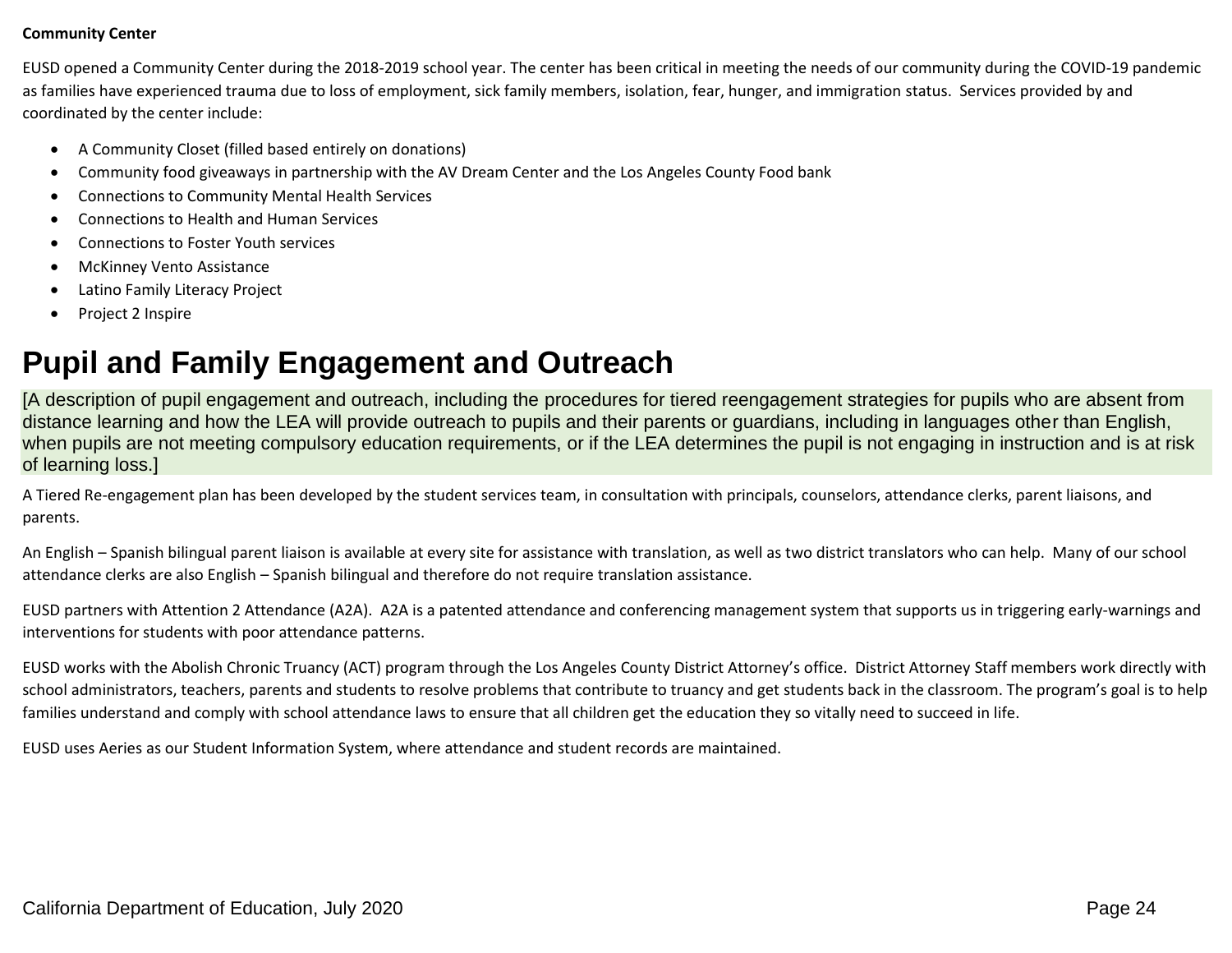## **Tiered Reengagement Plan**

### **Tier One**

### *Teacher*

- 1. Takes daily attendance during synchronous instruction.
- 2. Absences trigger a phone call, Aeries communication, and reminders through Google Classroom.
- 3. Communication attempts and outcomes are documented in the Visitation log in Aeries.

### *Attendance Clerk (single day absence)*

- 1. Contacts family to verify absence reason and record
- 2. Records intervention phone call in Aeries

### *Parent Liaison (absences equaling 60% of the week)*

- 1. Contacts families who have children who have missed 60% of an instructional week of school
- 2. Explains A2A letter that is being sent home
- 3. Refers family to school counselor for intervention planning and support

### *Attendance Clerk (accumulated 3 unexcused absences)*

- 1. Explains A2A letter that is being sent home
- 2. Records communication in the Visitation log in Aeries

### **Tier Two**

### **Students are moved to Tier 2 when they have accumulated 6 unexcused absences or 8 excused absences.**

Tier One interventions are continued as needed.

#### *Parent Liaison*

- 1. Hold small group meeting with parents (offer various days and times). Meeting will include:
	- a. Discussion on top three reasons for absences
	- b. Discuss possible solutions to barriers to regular school attendance
	- c. Completion of a short reading or video on importance of regular school attendance
	- d. Review of the ACT program
	- e. Review of School Attendance Review Board (SARB) process

### *Counselor*

- 1. Hold small group meeting with students
	- a. Provide Social Emotional Learning (SEL) support

# California Department of Education, July 2020 **Page 25** Page 25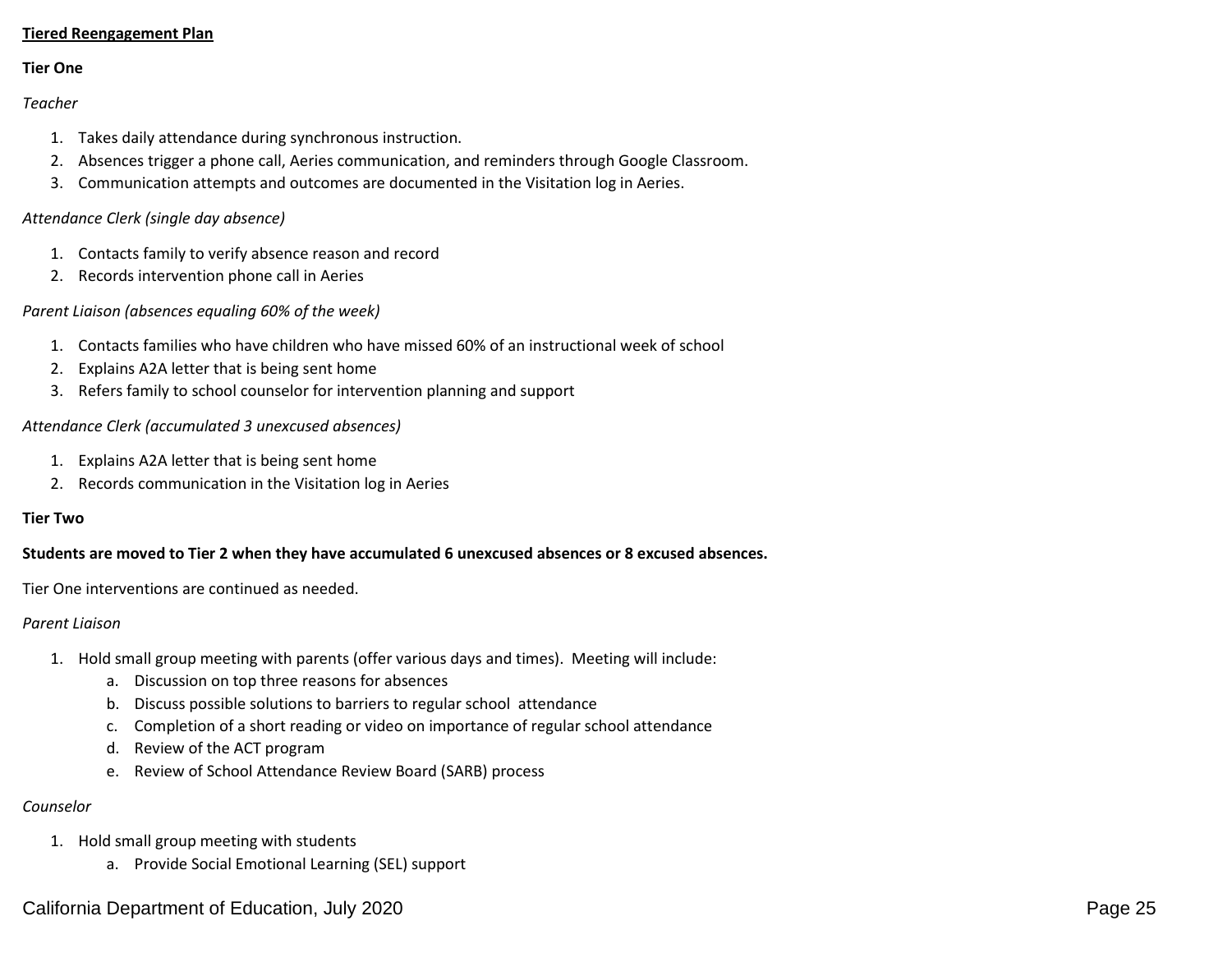b. Go over top three reasons for absences and discuss solutions to barriers for regular school attendance

### **Tier Three**

**Students are moved to Tier 3 when they have accumulated 9 unexcused absences or 10 excused absences (or 11 absences combined excused and unexcused).**

Tier One interventions are continued as needed.

## *Principal*

1. Hold individual parent conference

# *Attendance Clerk*

- 1. Schedule and attend ACT meeting
	- a. Inform parents of SARB
	- b. 3 additional absences will trigger a SARB

# *District Social Worker*

- 1. Meet with family conduct home visit if necessary
	- a. Try to determine need (family members or student has COVID, no access to technology, or no appropriate place for student to access instruction)
	- b. Develop a plan of intervention

# **Monitoring and analyzing attendance data**

The school attendance clerk will pull data with the following information:

- Number of excused and unexcused absences
- Absence codes (reasons for absence)
- Teacher names and grade levels

Data will be disaggregated by demographic information. Data will be used to determine content of parent meetings and to assist with solving barriers to regular school attendance, and to determine individual support needed to reengage students in their compulsory education.

# **School Nutrition**

[A description of how the LEA will provide nutritionally adequate meals for all pupils, including those students who are eligible for free or reduced-price meals, when pupils are participating in both in-person instruction and distance learning, as applicable.]

Eastside Union School District provides nutritionally adequate meals for all pupils. Since March, we focused our efforts on providing healthy options that were individually wrapped and easily accessible for parents. Grab and go meals were distributed drive-through style on a daily basis in four schools: Tierra Bonita Elementary, Enterprise Elementary, Columbia Elementary and Gifford C. Cole Middle School. We partnered with Student Transportation of America (STA) to provide grab & go meals on a daily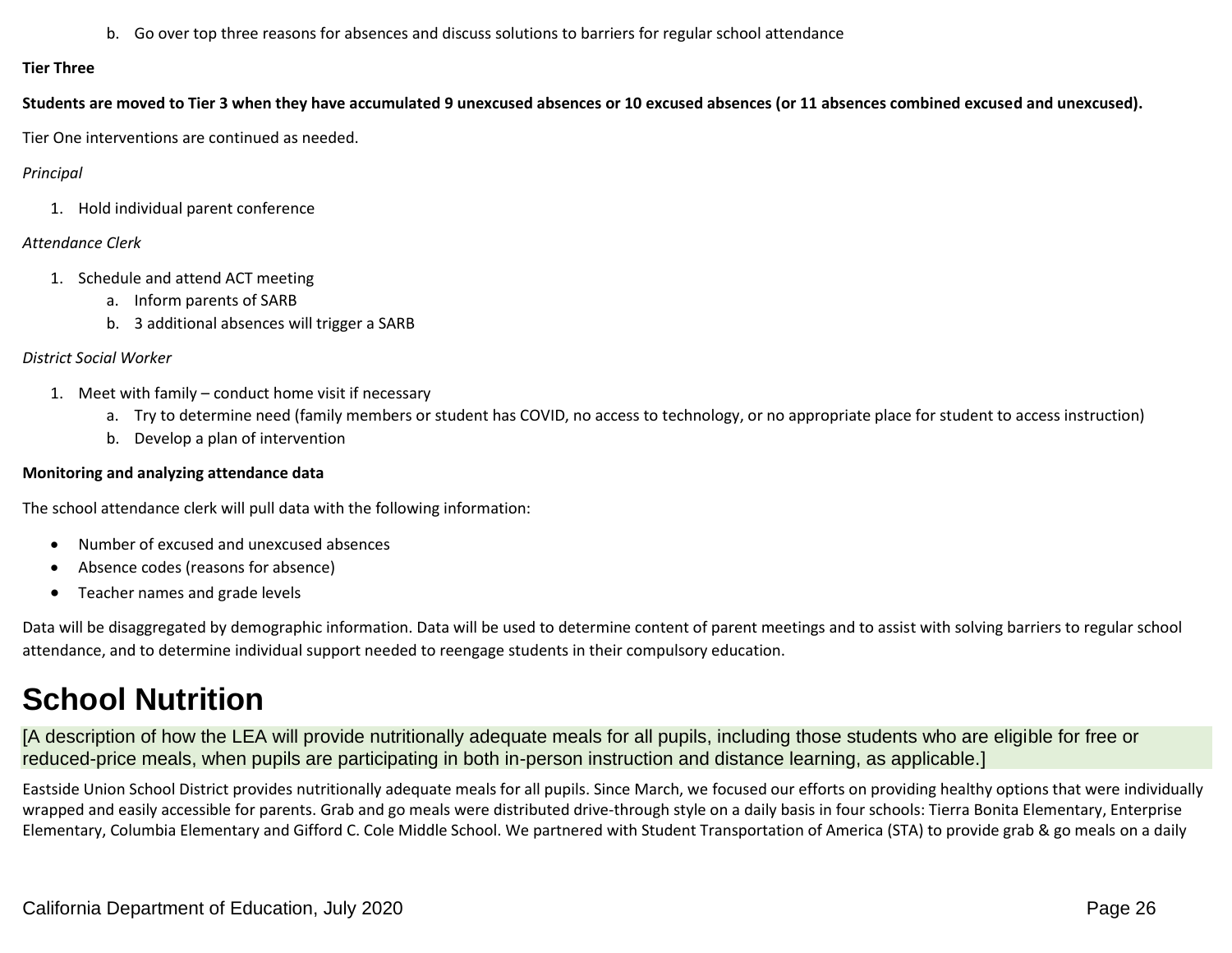basis as well at all student bus stops. The staff at Eastside Elementary worked in conjunction with bus drivers to clean and disinfect all high-touch areas. We also set up a system at each bus stop that ensures community members are distanced at least six feet apart when picking up their meals.

Child nutrition staff and other staff members that participate in the preparation or distribution of meals were properly trained to follow health and safety protocols, including proper PPE usage, cleaning and sanitation and maintaining physical distancing. Gloves, face coverings, aprons and face shields are readily available for staff members to use during meal preparation and service.

Eastside USD operates under the Community Eligibility Provision (CEP) therefore, all students qualify for free meals. Our students and community members benefitted greatly from this. We used several platforms to promote that free meals were available for all children ages 18 and under. We posted the times and locations on our district website, social media pages and also printed flyers. We used our student information system to send call outs to our parents with changes or updates.

Throughout the summer, we offered grab & go meals at three of our school sites: Columbia Elementary, Tierra Bonita Elementary and Gifford C. Cole Middle School. Community members were highly encouraged to wear face coverings when picking up meals. When the school year started with distance learning, we informed our parents and community members that under the National School Lunch Program (NSLP) we would only be able to provide meals to our students. We observed a significant decrease in participation. In an effort to boost participation and make it easier for parents, we transitioned to a bulk meal service. We will provide the entire weeks' worth of meals in one day instead of offering daily meals. USDA recently announced that we will be able to provide meals to all children ages 18 and under once again. We informed our parents and community members of this change and plan on increasing the number of meal kits available at our school sites for weekly pickup. Eastside Elementary will work with STA staff to continue to operate the Meals on Wheels program.

When students return to campus, breakfast and lunch will be provided for students on campus. For students who are asynchronous meals will be provided through our distance learning meal distribution program.

# **Additional Actions to Implement the Learning Continuity Plan [additional rows and actions may be added as necessary]**

| Section         | Description                                                                   | <b>Total Funds</b> | Contributing |
|-----------------|-------------------------------------------------------------------------------|--------------------|--------------|
| Child Nutrition | Partnership with Student Transportation of America (STA) to provide grab & go | \$400,000          |              |
|                 | meals on a daily basis as well at all student bus stops.                      | (CRF 3220)         |              |

# **Increased or Improved Services for Foster Youth, English Learners, and Low-Income Students**

| rercentage to Increase or Improve Services   Income students | Increased Apportionment Based on the Enrollment of Foster Youth, English Learners, and Low- |
|--------------------------------------------------------------|---------------------------------------------------------------------------------------------|
| 36.92%                                                       | \$9,280,868                                                                                 |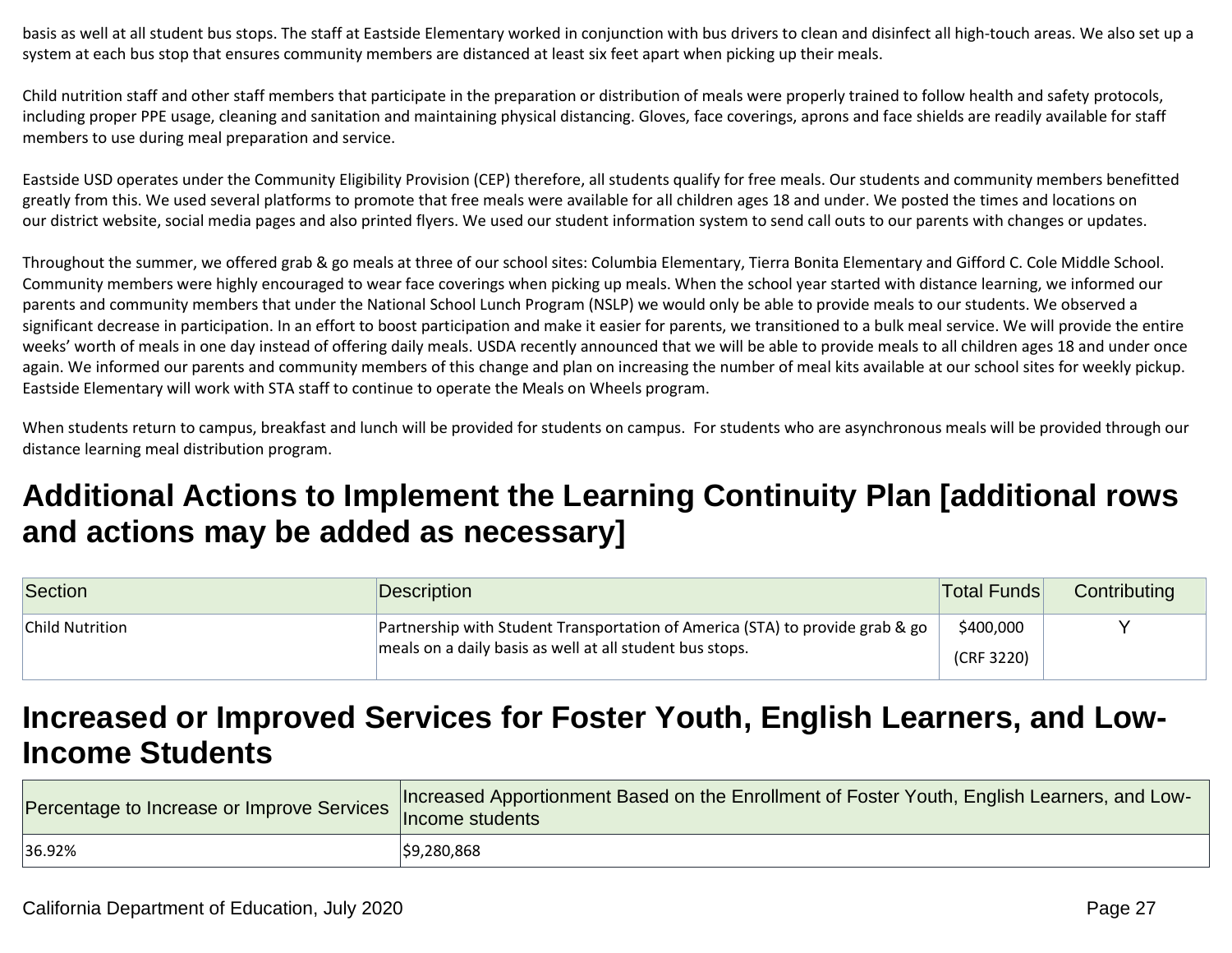# **Required Descriptions**

[For the actions being provided to an entire school, or across the entire school district or county office of education (COE), an explanation of (1) how the needs of foster youth, English learners, and low-income students were considered first, and (2) how these actions are effective in meeting the needs of these students.]

With a three-year unduplicated student count average of 92.03%, it makes sense to include the remaining 7.97% of students in all services. Foster youth, English learners, and low-income students' needs, condition, and circumstances are at the forefront of consideration in all programmatic and districtwide initiatives, as they are the majority of our student population, and we understand the importance of meeting their unique needs. Because we are aware of the needs of this student group, we targeted services to our Foster Youth, English Learners, and economically challenged students in keyways using Learning Loss Mitigation Funds and Coronavirus Relief Funds:

- We negotiated with our teachers' association to add an hour of instruction each day from August 10, 2020 December 18, 2020. This amounts to an additional 87 hours of instruction, approximately 14 days, for students.
- We provided two hours and 15 minutes of additional synchronous instructional time for the highest need students from our unduplicated population. This amounts to approximately 36 additional hours of instruction, approximately 6 school days.

EUSD has further considered the needs, conditions, and circumstances of our unduplicated students and has developed goals and actions to ensure Local Control Funding Formula (LCFF) supplemental and concentration funds are principally directed on programs and services to meet the needs of these students.

To ensure we were meeting the needs, conditions, and circumstances of our unique student populations we worked and consulted with our community through:

- Reopening Schools Task Force
- LCAP Advisory Committee
- District Advisory Committee
- DELAC and ELACs
- African American Advisory Council
- Cultural and Climate Leadership Team (Certificated and Classified staff)
- Instructional Leadership Team
- Equity Committee (Certificated and Classified staff)
- Management Team
- Series of parent surveys
- Input from Parent Liaisons and Community Center staff

To ensure that our programs are designed to be effective, we develop all our work through researched based practices. Researchers and programs include, but are not limited to:

- Structured Teaching (Fisher and Frey)
- Understanding by Design (Marzano)
- Leverage Leadership (Bambrick)
- Academic Conversations (Zweirs)
- CA Common Core Standards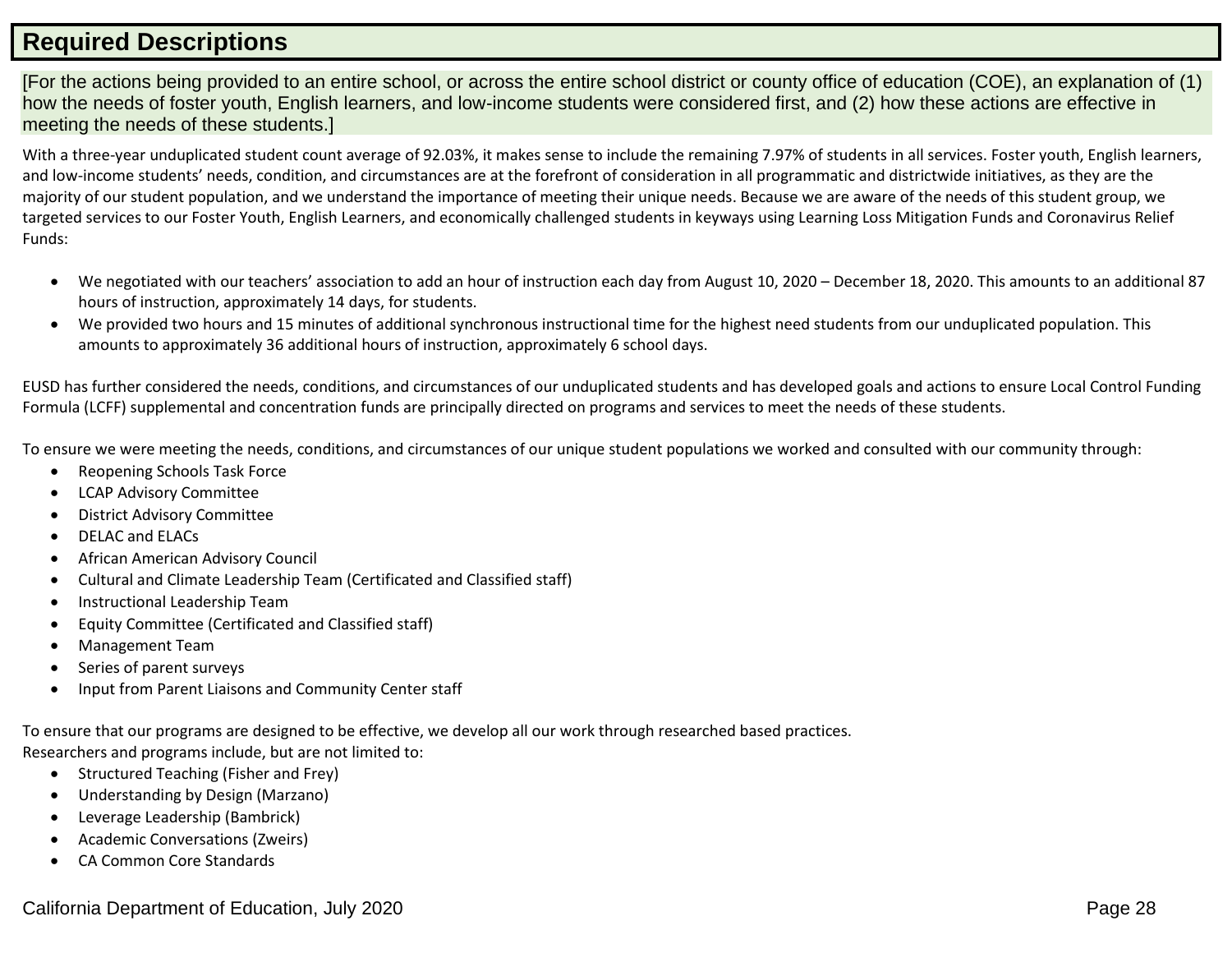• ELD Standards

Culture and Climate Leadership and Equity

- Six Types of Parent Involvement (Epstein)
- Culturally Relevant Pedagogy (Ladson-Billings)
- Restorative Practices (International Institute for Restorative Practices)
- The Collaborative for Academic, Social, and Emotional Learning (CASEL)
- Trauma Informed Practices (Jennings, Craig, Souers and Hall)
- Implicit Bias (Harvard University)
- Microaggressions (Sue)

District and School Effectiveness and Safety

• Industry standards

To monitor the effectiveness of our programs we will use the following metrics:

- Benchmarks (Renaissance STAR 360)
- English Language Proficiency Assessments for California (ELPAC)
- Reclassification
- Suspension and Expulsion
- Attendance and Participation
- Student, community, and staff surveys (Panorama Education)

[A description of how services for foster youth, English learners, and low-income students are being increased or improved by the percentage required.]

The actions in the EUSD Learning Continuity and Attendance Plan contribute toward meeting the increased or improved services for our Foster Youth, English learners, and low-income students as our unduplicated count is over 90% of our total population. To meet the intense needs in our school community, we provide targeted services above and beyond the regular program because our students' needs demand intensive services.

By highlighting key areas in each section of our Learning Continuity Plan we provide a brief summary of how we meet addressed these identified needs.

# **Stakeholder Engagement**

EUSD has a robust stakeholder engagement program that includes legally required advisory groups (DAC, DELAC, SSCs, ELACs), community surveys, a Reopening Schools Task Force, and community partnerships.

# **Continuity of Learning**

## *In Person Instructional Offerings:*

Per Ed. Code 43500(b) we will offer in-person instruction as soon as health and safety allow. All students will return to school in a blended model, with Foster Youth, English learners, and low-income academically at-risk students receiving an additional 2 hours and 15 minutes of targeted instruction each week.

*Distance Learning Program*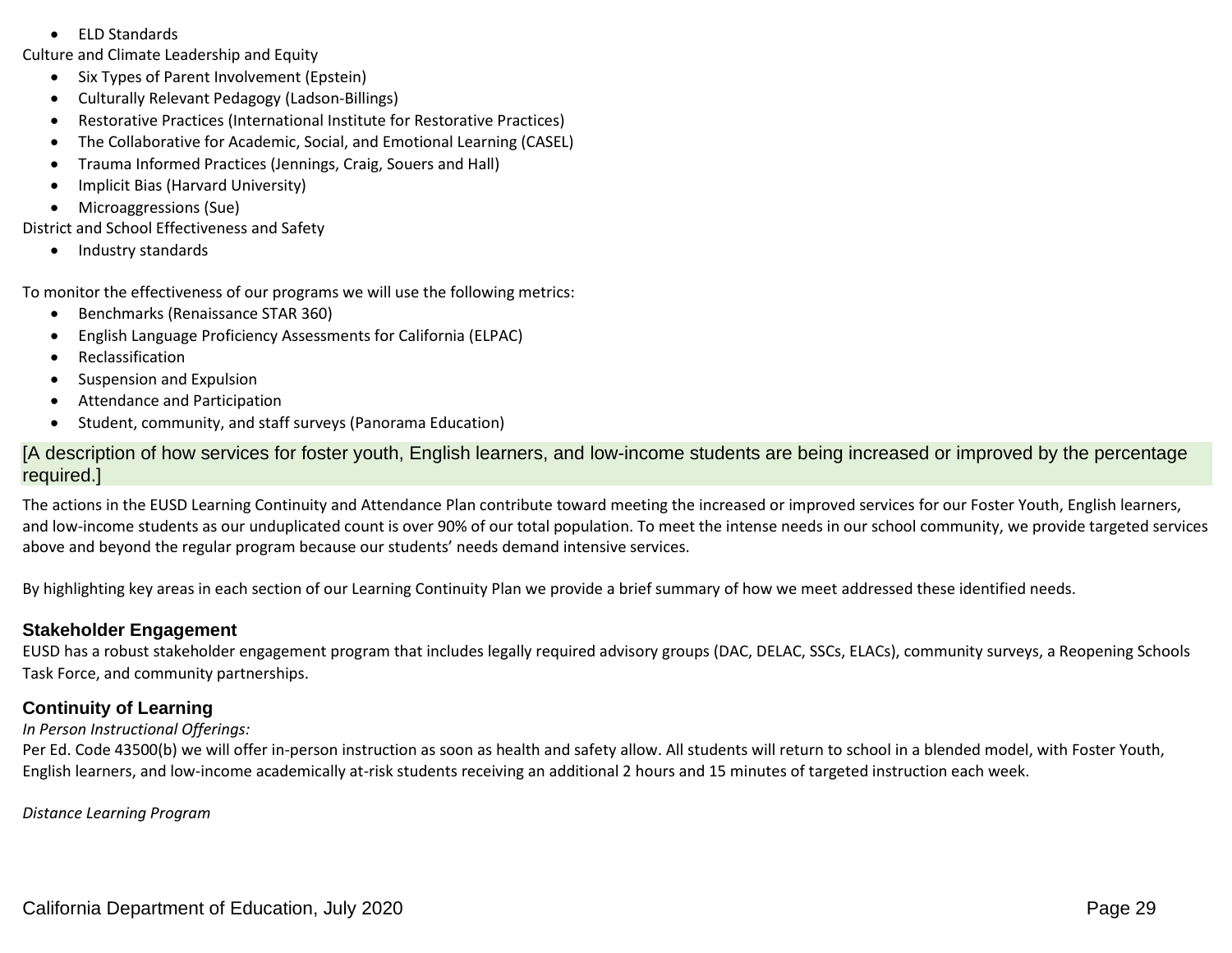While we are advised by the Los Angeles Department of Public Health and following orders from the governor's office, we will instruct student in a distance learning model. This model includes both synchronous and asynchronous instruction. Foster Youth, English learners, and low-income academically at-risk students receiving an additional 2 hours and 15 minutes of targeted synchronous instruction each week.

#### *Access to Devices and* Connectivity

All students in EUSD were provided with a device (Chrometab or Chromebook), charger, and case to access their instructional program. Home deliveries were made for families who could not travel to the school site for distribution. Families without internet were provided a hot spot.

### *Distance Learning Professional Development*

Two additional days were added to the school year to ensure teachers and staff were trained on the needs of students for the distance learning program. Professional learning included lesson design and development, meeting the needs of English learners, providing SEL support and health and safety protocols for COVID-19.

### *Staff Roles and Responsibilities*

Staff roles, specifically classified staff, have been adjusted to meet the needs of our students. Classified staff assist with meal service, learning centers, and instructional programs (administering assessments 1:1), all to ensure our neediest students' are supported in a robust program.

### *Supports for Pupils with Unique Needs*

Our plan has specific elements designed to meet the unique needs of:

- Families in crisis: School counselors, parent liaisons, and district social workers provide wrap around services and referrals to community services
- Students with disabilities: additional instructional time
- Foster Youth / McKinney Vento families: additional instructional time and priority enrollment in Learning Centers
- English Learners: ELD instruction and additional instructional time

## **Pupil Learning Loss and Strategies**

EUSD uses a system of assessments to identify student needs and provide targeted intervention in the classroom. Additional supports available to students include:

Additional Instructional Time: providing an additional hour of instruction each day from August 10, 2020 – December 18, 2020. This is equivalent to 87 additional hours or approximately 14 days of instruction.

*Additional Wednesday Instruction***:** to target Foster Youth, English learners, and low-income students with high academic needs. Students receive an additional two hours and 15 minutes of instruction on Wednesdays.

*Saturday Intervention and Enrichment***:** starting in late Fall 2020 and running through late Spring 2021. Programmatic details will be finalized using the beginning of the year assessment and survey data and classes will be designed to meet identified learning loss and achievement gaps. Saturday intervention and enrichment will begin with virtual instruction and will move to in-person when allowed.

*Summer Program*: June 7 – 25, 2021 (15 days) EUSD plans to provide a summer program to students who continue to demonstrate learning loss through Renaissance STAR 360 assessments, teacher assessments, and teacher recommendation

*Targeting Priority Instructional Standards***:** EUSD has developed guidance materials for teachers to guide long term and short term instructional plans

## **Effectiveness of Pupil Learning Loss Strategies:**

California Department of Education, July 2020 **Page 30** Page 30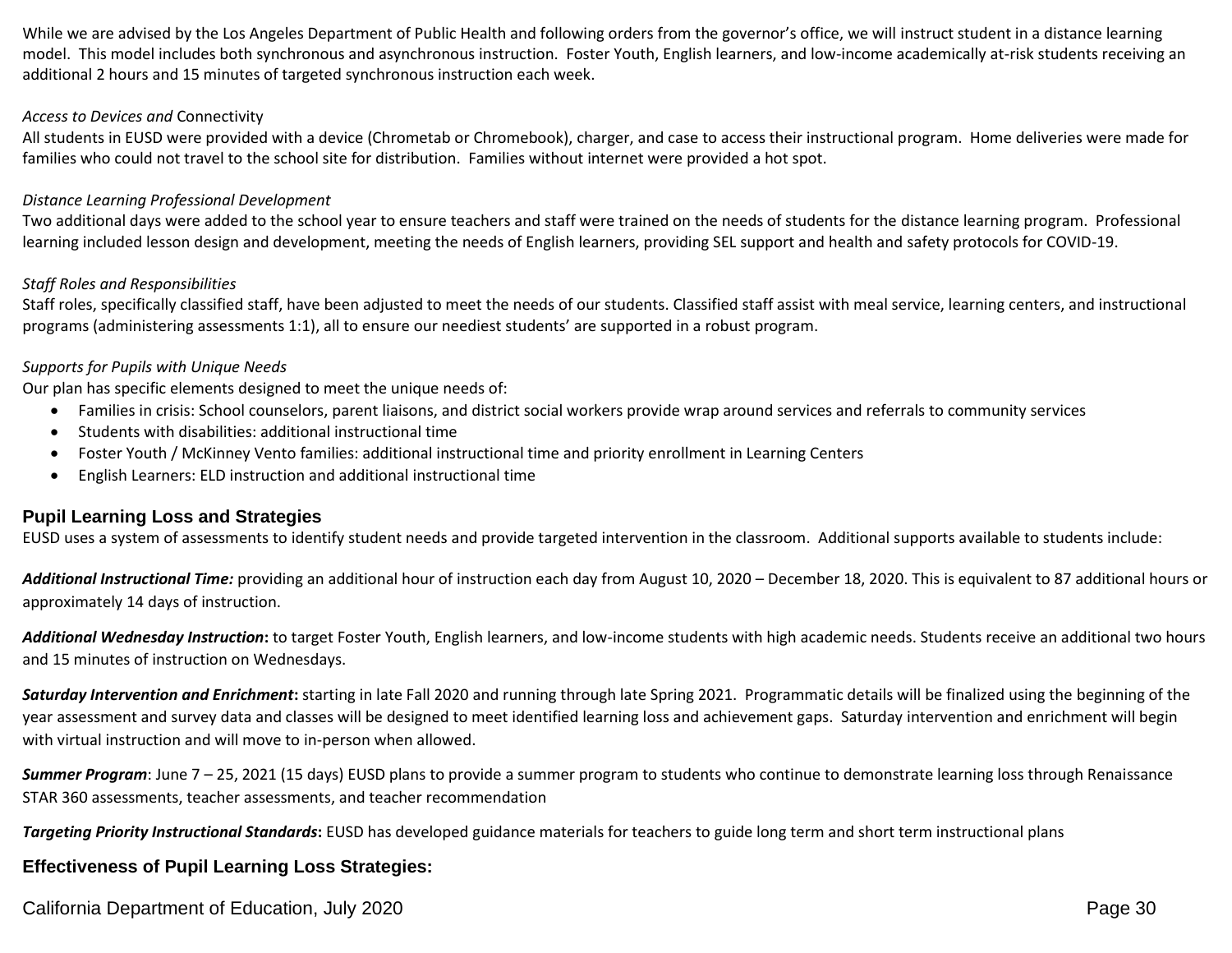EUSD will measure the effectiveness of the learning loss strategies using multiple points of data, including: Teachers have several data streams to use for analysis:

- Common grade level / content area teacher made assessments
- Adopted curriculum assessments (weekly, unit performance tasks)
- Renaissance STAR 360 (Beginning, mid, and end of year) assessments
- State assessment data (CAASPP, ELPAC, CAA, CAST)
- SEL and School Climate Survey Data
- Attendance data
- Behavior and discipline data
- Input from parents and community members regarding student needs

# **Mental Health and Social Emotional Well-Being**

EUSD implements a robust Social Emotional Learning (SEL) program that targets the needs of students, family, and staff using Move this World curriculum, Panorama Education Surveys, a strong counseling program, parent liaisons, district social worker, and behavioral specialist all working together to support the district community.

# **School Nutrition**

EUSD operates under the Community Eligibility Provision (CEP) therefore, all students qualify for free meals.

Child nutrition staff and other staff members that participate in the preparation or distribution of meals were properly trained to follow health and safety protocols, including proper PPE usage, cleaning and sanitation and maintaining physical distancing. Gloves, face coverings, aprons and face shields are readily available for staff members to use during meal preparation and service.

To ensure that our LCFF funds are principally directed towards our Foster Youth (FY), English Learners (EL), and economically challenged (EC) students the following goals and actions are aligned with our long-term strategic plan, district mission, vision. and goals.

## **Goal 1: Improve teaching for student learning, achievement, and success.**

## •**Develop and maintain innovative programs**

- Early Education Program (*FY, EL*)
- Curate more culturally relevant library and classroom materials (*EL, EC*)

# •**Increase academic rigor in the classroom through professional development and instructional support**

- Online assessment tools
- Response to Intervention (RTI / MTSS) (*FY, EL, EC*)
- Support Instructional Leadership Teams (ILTs) (*FY, EL, EC*)
- Maintain Teacher on Special Assignment Program

# •**Increase academic achievement by providing enrichment and mentoring**

- Partnerships with Flight Test Historical Foundation and Department of Defense
- Elementary music program (*FY, EL, EC*)
- Art program (middle school) (*FY, EL, EC*)
- Computer Science program (middle school) (*FY, EL, EC*)

# California Department of Education, July 2020 **Page 31** Page 31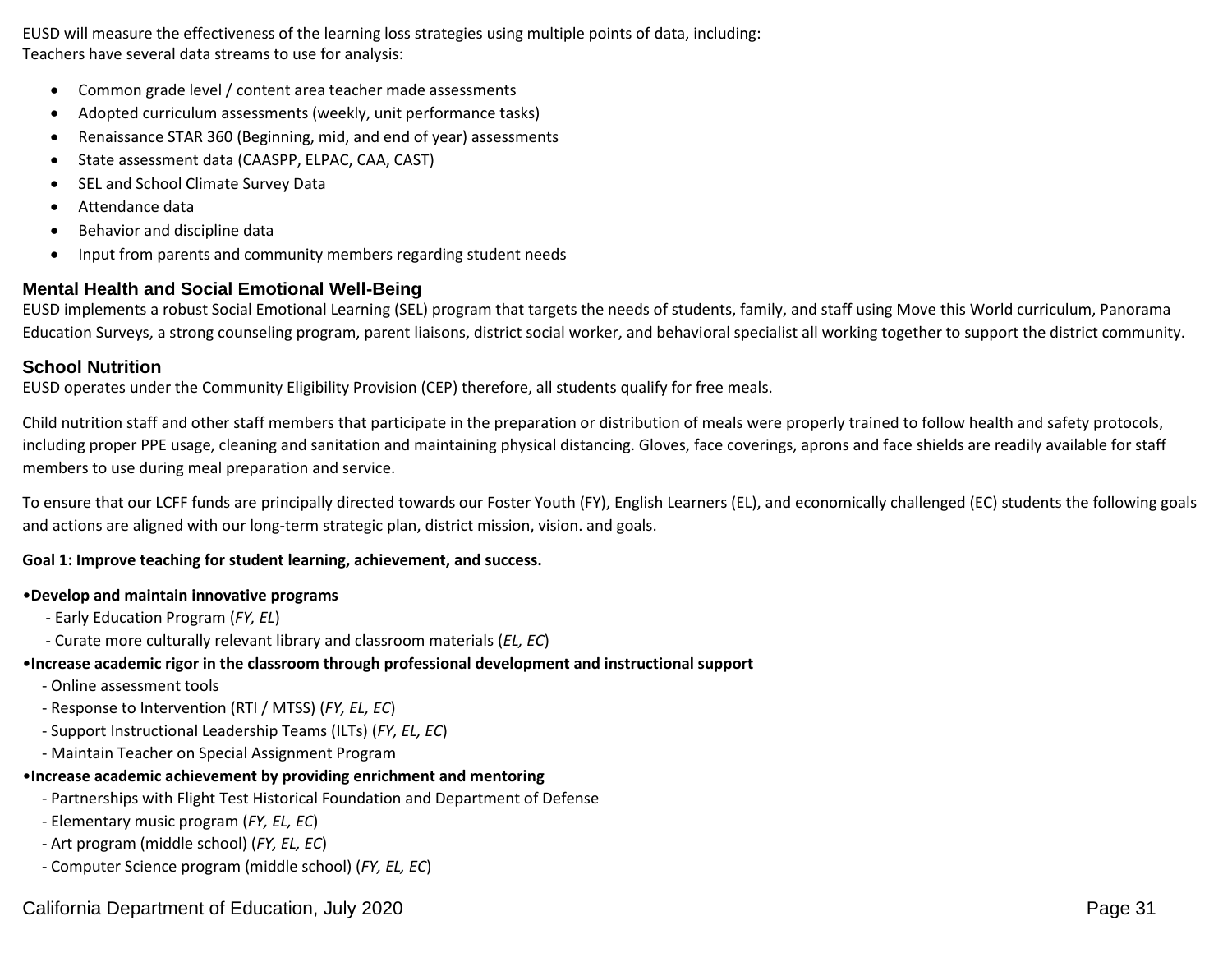- Mentoring program for individual students with university partners (*FY, EL, EC*)

## •**Increase student engagement through blended, integrated, and collaborative learning**

- maintain 1:1 student device program
- maintain teacher laptop and classroom technology
- ensure IT support through staffing (Network Analysts, and Help Desk Technicians)
- •**Reduce Class Size in TK – 3 from 32:1 to a target of 24:1** (*FY, EL, EC*)

## **Goal 2: Promote a safe and caring learning environment.**

### •**Increase social-emotional learning and student well-being through differentiated supports and behavioral support**

- Move This World, Sprigeo, Panorama Education, IIRP, and AV Helper Foundation (*FY, EL, EC*)
- Teacher on Special Assignment, Counselors, District Social Worker, Behavioral Specialist, Campus Safety Supervisors, and AV Sheriff's Department (*FY, EL, EC*)

## •**Build a robust attendance program and provide attendance support to students and families**

- Attention 2 Attendance and Abolish Chronic Truancy (*FY, EC*)

## •**Promote equity and access through cultural proficiency and culturally responsive teaching**

- Equity Audit (Education Trust West) (*EL, EC*)
- Culture and Climate Leadership Team (*FY, EL, EC*)
- Equity Team (*FY, EL, EC*)

## **Goal 3: Foster a team commitment.**

### **•Build family and community engagement**

- Parent Liaisons (*FY, EL, EC*)
- Community Center staff (*FY, EL, EC*)
- Parent Resource rooms at each school (*FY, EL, EC*)
- Parent education programs (Project 2 Inspire, Family Literacy, district support) (*FY, EL, EC*)
- African American Advisory Council (*FY, EC*)
- Volunteer program
- Community events (*FY, EL, EC*)

# •**Engage in two-way communication with families and community and incorporate technology to enhance communication**

- Graphic Design and communication consultant
- Media Specialist

# •**Develop partnerships to enhance programs and community involvement**

- ASES, etc. (*FY, EC*)
- Intramural sports (1/6 middle school P.E. teacher) (*FY, EC*)

# •**Provide supplemental transportation routes to ensure students travel to and from school safely**

- General education bussing to Eastside Elementary, Enterprise Elementary, and Cole Middle School *(EC*)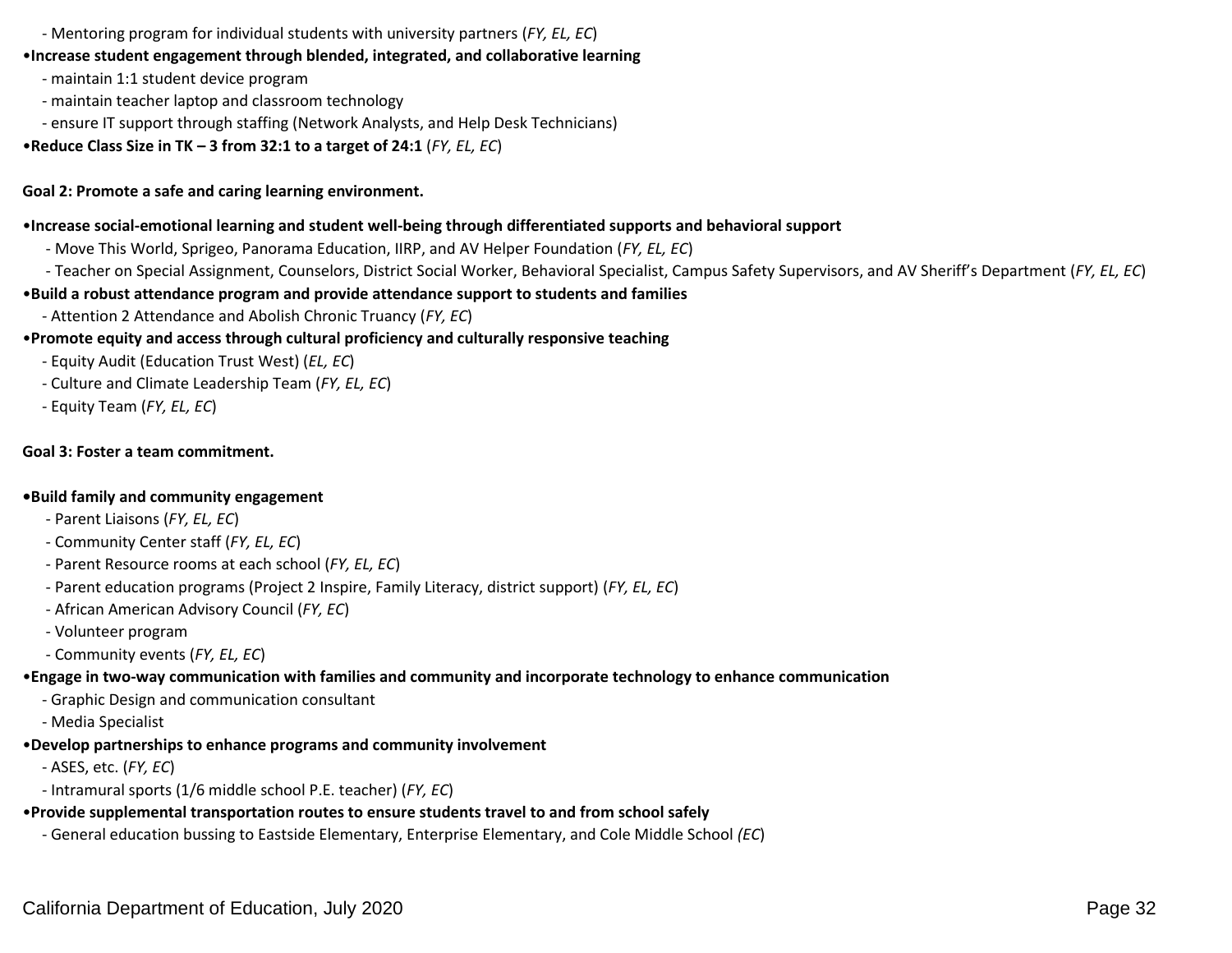**•Maintain qualified staff through recruitment and retention programs**

- **-** Support programs to recruit qualified employees (*FY, EL, EC*)
- Support induction and ongoing mentor programs for classified, certificated, and management

# **Additional Actions to Implement the Learning Continuity Plan [additional rows and actions may be added as necessary]**

| <b>Section</b>                                                         | <b>Description</b>                                                                                                      | Total<br><b>Funds</b> | Contributing |
|------------------------------------------------------------------------|-------------------------------------------------------------------------------------------------------------------------|-----------------------|--------------|
| Increased or Improved Services for FY, ELs, and<br>Low-income Students | <b>Early Education Program:</b><br>TK for 4 year olds (starting in January 2021)                                        | \$40,000              | Υ            |
| Increased or Improved Services for FY, ELs, and<br>Low-income Students | Purchase library books to build a multicultural inventory that reflects the<br>student body.                            | \$57,000              | Y            |
| Increased or Improved Services for FY, ELs, and<br>Low-income Students | Assessment tools and online platforms to identify student need and develop<br>differentiated services and interventions | \$250,000             | Y            |
| Increased or Improved Services for FY, ELs, and<br>Low-income Students | Support for Instructional Leadership Team                                                                               | \$262,500             | Y            |
| Increased or Improved Services for FY, ELs, and<br>Low-income Students | Maintain Teacher on Special Assignment Program                                                                          | \$567,882             | Y            |
| Increased or Improved Services for FY, ELs, and<br>Low-income Students | <b>Elementary Music program</b><br>Middle School Art Program                                                            | \$410,000             | Y            |
| Increased or Improved Services for FY, ELs, and<br>Low-income Students | Reduce class size in TK -3 from 32:1 to a target of 24:1                                                                | \$2,265,000           | Υ            |
| Increased or Improved Services for FY, ELs, and<br>Low-income Students | Increase social-emotional learning and student well-being through<br>differentiated supports and behavioral support     | \$250,000             | Y            |
| Increased or Improved Services for FY, ELs, and<br>Low-income Students | Counseling, Social Worker, and Behavioral Specialist Program                                                            | \$847,149             | Y            |
| Increased or Improved Services for FY, ELs, and<br>Low-income Students | <b>Campus Safety Supervisor Program</b>                                                                                 | \$295,000             | Y            |